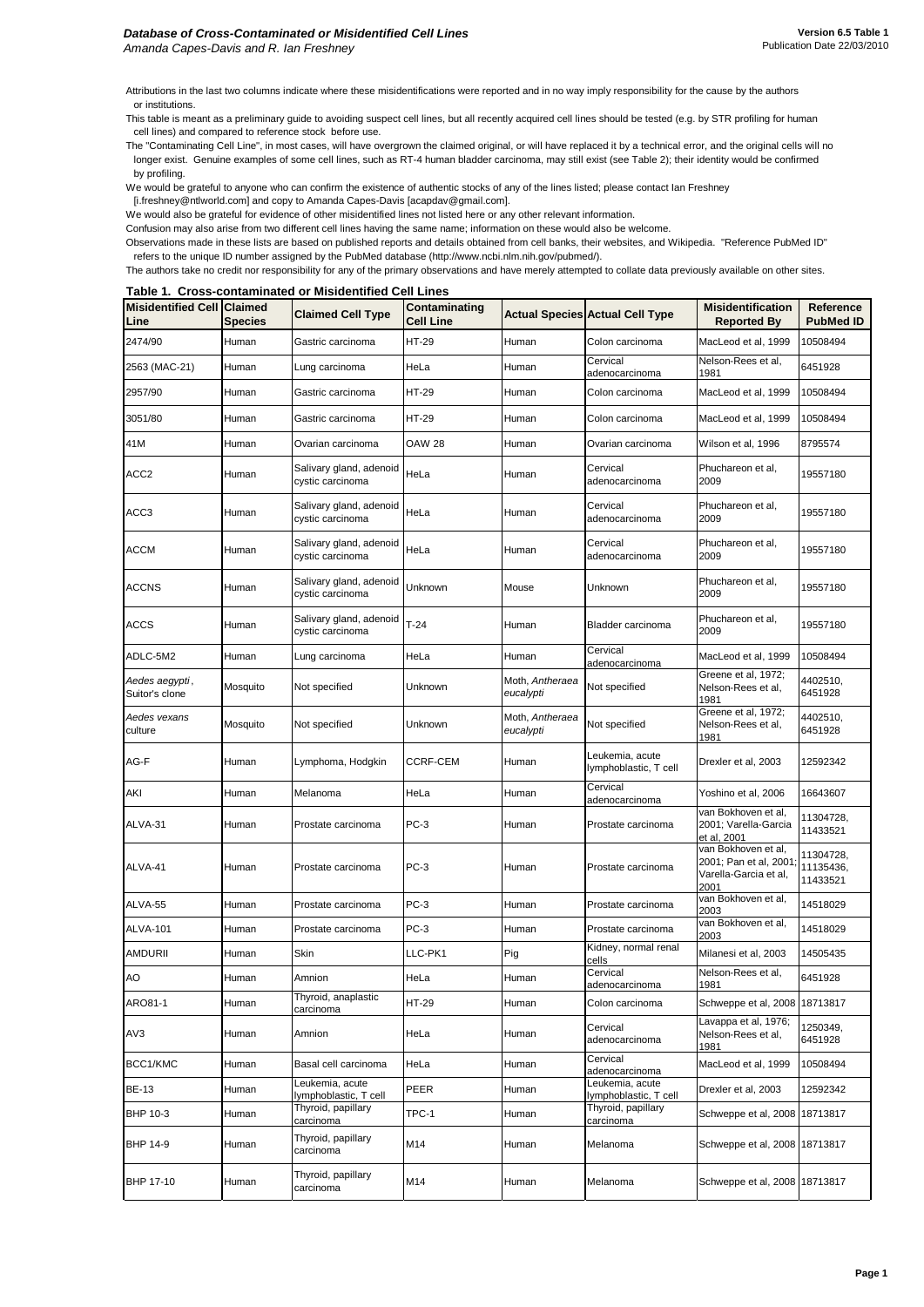| <b>Misidentified Cell Claimed</b><br>Line | <b>Species</b> | <b>Claimed Cell Type</b>                              | <b>Contaminating</b><br><b>Cell Line</b> |                              | <b>Actual Species Actual Cell Type</b>                | <b>Misidentification</b><br><b>Reported By</b>                       | <b>Reference</b><br><b>PubMed ID</b> |
|-------------------------------------------|----------------|-------------------------------------------------------|------------------------------------------|------------------------------|-------------------------------------------------------|----------------------------------------------------------------------|--------------------------------------|
| <b>BHP 2-7</b>                            | Human          | Thyroid, papillary<br>carcinoma                       | TPC-1                                    | Human                        | Thyroid, papillary<br>carcinoma                       | Schweppe et al, 2008 18713817                                        |                                      |
| <b>BHP 5-16</b>                           | Human          | Thyroid, papillary<br>carcinoma                       | M14                                      | Human                        | Melanoma                                              | Schweppe et al, 2008 18713817                                        |                                      |
| <b>BHP 7-13</b>                           | Human          | Thyroid, papillary<br>carcinoma                       | TPC-1                                    | Human                        | Thyroid, papillary<br>carcinoma                       | Schweppe et al, 2008 18713817                                        |                                      |
| BIC-1                                     | Human          | Esophageal<br>adenocarcinoma                          | SW-480, SW-620                           | Human                        | Colon carcinoma                                       | Boonstra et al, 2010                                                 | 20075370                             |
| BLIN-1 (also<br>subclone 1E8)             | Human          | Leukemia, acute<br>lymphoblastic, B cell<br>precursor | NALM-6                                   | Human                        | Leukemia, acute<br>lymphoblastic, B cell<br>precursor | Drexler et al, 2003                                                  | 12592342                             |
| <b>BM-1604</b>                            | Human          | Prostate carcinoma                                    | <b>DU-145</b>                            | Human                        | Prostate carcinoma                                    | MacLeod et al, 1999                                                  | 10508494                             |
| BrCA <sub>5</sub>                         | Human          | Breast carcinoma                                      | HeLa                                     | Human                        | Cervical<br>adenocarcinoma                            | Nelson-Rees and<br>Flandermeyer, 1977;<br>Nelson-Rees et al,<br>1981 | 557237,<br>6451928                   |
| C <sub>16</sub><br>(MRC-5 derivative)     | Human          | Lung cells, fetal                                     | HeLa                                     | Human                        | Cervical<br>adenocarcinoma                            | <b>ECACC</b> website                                                 | No PMID                              |
| CAC <sub>2</sub>                          | Human          | Salivary gland, adenoid<br>cystic carcinoma           | Unknown                                  | Rat                          | Unknown                                               | Phuchareon et al,<br>2009                                            | 19557180                             |
| CaMa (clone 15)                           | Human          | Breast carcinoma                                      | Unknown                                  | Syrian hamster<br>and mouse  | Unknown                                               | Nelson-Rees et al,<br>1981                                           | 6451928                              |
| CaOV                                      | Human          | Ovarian carcinoma                                     | HeLa                                     | Human                        | Cervical                                              | Nelson-Rees et al,<br>1981                                           | 6451928                              |
| CaVe                                      | Human          | Gastric carcinoma                                     | HeLa                                     | Human                        | adenocarcinoma<br>Cervical                            | Nelson-Rees et al,                                                   | 6451928                              |
|                                           |                | Liver, normal hepatic                                 |                                          |                              | adenocarcinoma<br>Cervical                            | 1981<br>Lavappa et al, 1976;                                         | 1250349,                             |
| Chang liver                               | Human          | cells                                                 | HeLa                                     | Human                        | adenocarcinoma                                        | Nelson-Rees et al,<br>1981                                           | 6451928                              |
| <b>CHB</b>                                | Human          | Astrocytoma                                           | Unknown                                  | Rat                          | Not specified                                         | Nelson-Rees et al,<br>1981                                           | 6451928                              |
| <b>CHP-234</b>                            | Human          | Neuroblastoma                                         | Unknown                                  | Human                        | Unknown                                               | <b>ATCC</b> website                                                  | No PMID                              |
| Clone 1-5c-4                              | Human          | Conjunctiva                                           | HeLa                                     | Human                        | Cervical<br>adenocarcinoma                            | <b>ECACC</b> website                                                 | No PMID                              |
| Clone-16                                  | Human          | Pancreas, fetal<br>endocrine cells                    | Unknown                                  | Syrian hamster               | Unknown                                               | Matsuba et al, 1988                                                  | 2903855                              |
| <b>CMP</b>                                | Human          | Rectal adenocarcinoma HeLa                            |                                          | Human                        | Cervical<br>adenocarcinoma                            | Nelson-Rees et al,<br>1981                                           | 6451928                              |
| <b>CMPII C2</b>                           | Human          | Rectal adenocarcinoma HeLa                            |                                          | Human                        | Cervical<br>adenocarcinoma                            | Nelson-Rees et al,<br>1981                                           | 6451928                              |
| $CO (= COLE)$                             | Human          | Lymphoma, Hodgkin                                     | <b>CCRF-CEM</b>                          | Human                        | Leukemia, acute<br>lymphoblastic, T cell              | Drexler et al, 2003                                                  | 12592342                             |
| <b>COLO-677</b>                           | Human          | Lung carcinoma, small<br>cell                         | <b>RPMI-8226</b>                         | Human                        | Myeloma                                               | <b>DSMZ</b> website                                                  | No PMID                              |
| <b>COLO-818</b>                           | Human          | Melanoma                                              | <b>COLO-800</b>                          | Human                        | Melanoma                                              | MacLeod et al, 1999                                                  | 10508494                             |
| CoLo-TC                                   | Human          | Colon carcinoma                                       | <b>COLO-205</b>                          | Human                        | Colon carcinoma                                       | <b>RIKEN</b> website                                                 | No PMID                              |
| Culisita inornata<br>culture              | Mosquito       | Not specified                                         | Unknown                                  | Moth, Antheraea<br>eucalypti | Not specified                                         | Greene et al, 1972;<br>Nelson-Rees et al,<br>1981                    | 4402510,<br>6451928                  |
| <b>D18T</b>                               | Human          | Synovial cell                                         | HeLa                                     | Human                        | Cervical<br>adenocarcinoma                            | Nelson-Rees et al,<br>1981                                           | 6451928                              |
| D98/AH                                    | Human          | Not specified                                         | HeLa                                     | Human                        | Cervical<br>adenocarcinoma                            | Honma et al, 1992                                                    | 1730567                              |
| D98/AH2 Clone B                           | Human          | Not specified                                         | HeLa                                     | Human                        | Cervical<br>adenocarcinoma                            | <b>ECACC</b> website                                                 | No PMID                              |
| <b>DAMI</b>                               | Human          | Leukemia, acute<br>myeloid, M7                        | <b>HEL</b>                               | Human                        | Leukemia, acute<br>myeloid, M6                        | MacLeod et al, 1997;<br>Drexler et al, 2003                          | 9447816,<br>12592342                 |
| <b>DAPT</b>                               | Human          | Astrocytoma, piloid                                   | HeLa                                     | Human                        | Cervical<br>adenocarcinoma                            | Nelson-Rees et al,<br>1981                                           | 6451928                              |
| DD                                        | Human          | Malignant histiocytosis                               | K-562                                    | Human                        | Leukemia, chronic<br>myeloid, blast crisis            | Drexler et al, 2003                                                  | 12592342                             |
| Det30A                                    | Human          | Breast carcinoma,<br>ascitic fluid                    | HeLa                                     | Human                        | Cervical<br>adenocarcinoma                            | Nelson-Rees et al,<br>1981                                           | 6451928                              |
| Detroit-6 (Det6)                          | Human          | Sternal marrow cells                                  | HeLa                                     | Human                        | Cervical<br>adenocarcinoma                            | Lavappa et al, 1976;<br>Nelson-Rees et al,<br>1981                   | 1250349,<br>6451928                  |
| Detroit-98                                | Human          | Sternal marrow cells                                  | HeLa                                     | Human                        | Cervical<br>adenocarcinoma                            | Lavappa, 1978;<br>Nelson-Rees et al,<br>1981                         | 566722,<br>6451928                   |
| Detroit 98/AG                             | Human          | Sternal marrow cells                                  | HeLa                                     | Human                        | Cervical<br>adenocarcinoma                            | Lavappa, 1978;<br>Nelson-Rees et al,<br>1981                         | 566722,<br>6451928                   |
| Detroit 98/AH-2                           | Human          | Sternal marrow cells                                  | HeLa                                     | Human                        | Cervical<br>adenocarcinoma                            | Lavappa, 1978;<br>Nelson-Rees et al,<br>1981                         | 566722,<br>6451928                   |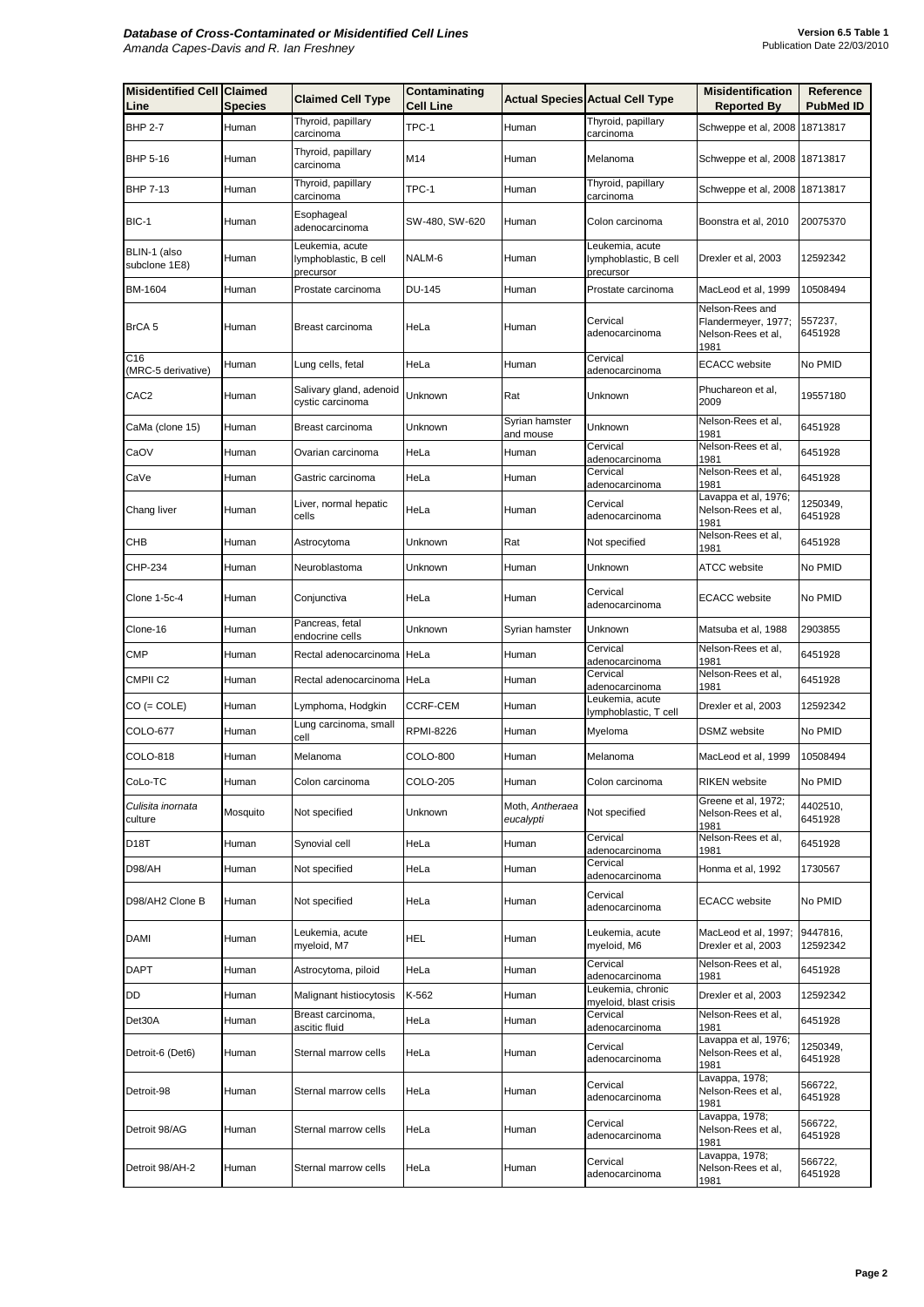| <b>Misidentified Cell Claimed</b><br>Line | <b>Species</b>              | <b>Claimed Cell Type</b>                              | Contaminating<br><b>Cell Line</b> |                                                         | <b>Actual Species Actual Cell Type</b>                | <b>Misidentification</b><br><b>Reported By</b>     | <b>Reference</b><br><b>PubMed ID</b> |
|-------------------------------------------|-----------------------------|-------------------------------------------------------|-----------------------------------|---------------------------------------------------------|-------------------------------------------------------|----------------------------------------------------|--------------------------------------|
| Detroit 98/AH-R                           | Human                       | Sternal marrow cells                                  | HeLa                              | Human                                                   | Cervical<br>adenocarcinoma                            | Lavappa, 1978;<br>Nelson-Rees et al,<br>1981       | 566722,<br>6451928                   |
| Detroit 98s                               | Human                       | Sternal marrow cells                                  | HeLa                              | Human                                                   | Cervical<br>adenocarcinoma                            | Lavappa, 1978;<br>Nelson-Rees et al,<br>1981       | 566722,<br>6451928                   |
| DJM-1                                     | Human                       | Squamous cell<br>carcinoma                            | BSCC-93                           | <b>Human</b>                                            | Skin, squamous cell<br>carcinoma                      | Yoshino et al, 2006                                | 16643607                             |
| <b>DRO90-1</b>                            | Human                       | Thyroid, anaplastic<br>carcinoma                      | A-375                             | Human                                                   | Melanoma                                              | Schweppe et al, 2008   18713817                    |                                      |
| DuPro-1                                   | Human                       | Prostate carcinoma                                    | $PC-3$                            | Human                                                   | Prostate carcinoma                                    | van Bokhoven et al,<br>2003                        | 14518029                             |
| <b>EB33</b>                               | Human                       | Prostate carcinoma                                    | HeLa                              | Human                                                   | Cervical<br>adenocarcinoma                            | Nelson-Rees, 1979;<br>Nelson-Rees et al,<br>1981   | 535908,<br>6451928                   |
| <b>ECTC</b>                               | Cow                         | Thyroid, embryonic                                    | Vero                              | Monkey, African<br>green<br>(Cercopithecus<br>aethiops) | Kidney, normal renal<br>cells                         | Milanesi et al, 2003                               | 14505435                             |
| <b>ECV-304</b>                            | Human                       | Endothelium, normal<br>cells                          | $T-24$                            | Human                                                   | Bladder carcinoma                                     | Dirks et al, 1999;<br>MacLeod et al, 1999          | 10614862,<br>10508494                |
| <b>ED27</b>                               | Human                       | Chorionic villus                                      | HeLa                              | Human                                                   | Cervical<br>adenocarcinoma                            | Kniss et al, 2002                                  | 11869090                             |
| <b>EEK</b>                                | Horse                       | Kidney, embryonic renal<br>cells                      | <b>NSK</b>                        | Pig                                                     | Kidney, normal renal<br>cells                         | Milanesi et al, 2003                               | 14505435                             |
| EH                                        | Human                       | Leukemia, hairy cell                                  | <b>HK</b>                         | Human                                                   | Leukemia, hairy cell                                  | Drexler et al, 2003                                | 12592342                             |
| $EJ-1$                                    | Human                       | Bladder carcinoma                                     | $T-24$                            | Human                                                   | Bladder carcinoma                                     | Masters et al, 2001                                | 11416159                             |
| Ej138                                     | Human                       | Bladder carcinoma                                     | $T-24$                            | Human                                                   | Bladder carcinoma                                     | Azari et al, 2007                                  | 17254797                             |
| <b>EICo</b>                               | Human                       | Breast carcinoma                                      | HeLa                              | Human                                                   | Cervical<br>adenocarcinoma                            | Nelson-Rees et al,<br>1981                         | 6451928                              |
| <b>EPC</b>                                | Carp,<br>Cyprinus<br>carpio | Epithelial papilloma                                  | Unknown                           | Fathead minnow,<br>Pimephales<br>promelas               | Unknown                                               | <b>ATCC</b> website                                | No PMID                              |
| EPLC3-2M1                                 | Human                       | Lung carcinoma                                        | HeLa                              | Human                                                   | Cervical<br>adenocarcinoma                            | MacLeod et al, 1999                                | 10508494                             |
| EPLC-65                                   | Human                       | Lung carcinoma                                        | HeLa                              | Human                                                   | Cervical<br>adenocarcinoma                            | MacLeod et al, 1999                                | 10508494                             |
| ESP <sub>1</sub>                          | Human                       | Lymphoma, Burkitt                                     | HeLa                              | Human                                                   | Cervical<br>adenocarcinoma                            | Nelson-Rees et al,<br>1981                         | 6451928                              |
| ETK-1                                     | Human                       | Cholangiocarcinoma                                    | <b>SSP-25</b>                     | Human                                                   | Cholangiocarcinoma                                    | Yoshino et al, 2006                                | 16643607                             |
| <b>EU-1</b>                               | Human                       | Leukemia, acute<br>lymphoblastic, B cell<br>precursor | <b>REH</b>                        | Human                                                   | Leukemia, acute<br>lymphoblastic, B cell<br>precursor | Drexler et al, 2003                                | 12592342                             |
| <b>EU-7</b>                               | Human                       | Leukemia, acute<br>lymphoblastic, T cell              | <b>CCRF-CEM</b>                   | Human                                                   | eukemia, acute<br>lymphoblastic, T cell               | Drexler et al, 2003                                | 12592342                             |
| <b>EUE</b>                                | Human                       | Subcutis, fetal                                       | HeLa                              | Human                                                   | Cervical<br>adenocarcinoma                            | Nelson-Rees et al,<br>1981                         | 6451928                              |
| EVLC <sub>2</sub>                         | Human                       | Umbilical vein<br>endothelium,<br>transfected         | Unknown                           | Human                                                   | Non-endothelial?                                      | Unger et al, 2002                                  | 12453433                             |
| F2-4E5                                    | Human                       | Thymic epithelium                                     | SK-HEP-1                          | Human                                                   | Liver carcinoma                                       | MacLeod et al, 1999                                | 10508494                             |
| F2-5B6                                    | Human                       | Thymic epithelium                                     | SK-HEP-1                          | Human                                                   | Liver carcinoma                                       | MacLeod et al, 1999                                | 10508494                             |
| F255A4                                    | Human                       | Not specified                                         | HeLa                              | Human                                                   | Cervical<br>adenocarcinoma                            | Nelson-Rees et al,<br>1981                         | 6451928                              |
| FB <sub>2</sub>                           | Human                       | Thyroid, papillary<br>carcinoma                       | TPC-1                             | Human                                                   | Thyroid, papillary<br>carcinoma                       | Ribeiro et al, 2008                                | 19087340                             |
| <b>IFL</b>                                | Human                       | Amnion                                                | HeLa                              | Human                                                   | Cervical<br>adenocarcinoma                            | Nelson-Rees et al,<br>1981; Ogura et al,<br>1993   | 6451928,<br>8397027                  |
| <b>Flow 13000</b>                         | Human                       | Lung cells, embryonic<br>fibroblast                   | MRC-5                             | Human                                                   | ung cells, embryonic<br>fibroblast                    | <b>JCRB</b> website                                | No PMID                              |
| <b>Flow 5000</b>                          | Human                       | Lung cells, embryonic<br>fibroblast                   | <b>Flow 1000</b>                  | Human                                                   | Lung cells, embryonic<br>fibroblast                   | <b>JCRB</b> website                                | No PMID                              |
| <b>Flow 6000</b>                          | Human                       | Lung cells, embryonic<br>fibroblast                   | <b>Flow 1000</b>                  | Human                                                   | ung cells, embryonic<br>fibroblast                    | <b>JCRB</b> website                                | No PMID                              |
| <b>Flow 7000</b>                          | Human                       | Lung cells, embryonic<br>fibroblast                   | <b>Flow 3000</b>                  | Human                                                   | Lung cells, embryonic<br>fibroblast                   | <b>JCRB</b> website                                | No PMID                              |
| FQ                                        | Human                       | Lymphoma, Hodgkin                                     | <b>OMK-210</b>                    | Monkey, Owl<br>(Aotus<br>trivirgatus)                   | Kidney, normal renal<br>cells                         | Nelson-Rees et al,<br>1981; Drexler et al,<br>2003 | 6451928,<br>12592342                 |
| <b>FU-RPNT-2</b>                          | Human                       | Kidney, renal primitive<br>neuroectodermal tumor      | FU-RPNT-1                         | Human                                                   | Kidney, renal primitive<br>neuroectodermal tumor      | <b>RIKEN</b> website                               | No PMID                              |
| $G-11$<br>(HBT-3 derivative)              | Human                       | Breast carcinoma                                      | HeLa                              | Human                                                   | Cervical<br>adenocarcinoma                            | Nelson-Rees et al,<br>1981                         | 6451928                              |
| <b>GHE</b>                                | Human                       | Astrocytoma                                           | $T-24$                            | Human                                                   | Bladder carcinoma                                     | MacLeod et al, 1999                                | 10508494                             |
| Girardi heart                             | Human                       | Heart, normal cells                                   | HeLa                              | Human                                                   | Cervical<br>adenocarcinoma                            | Lavappa, 1978;<br>Nelson-Rees et al,<br>1981       | 566722,<br>6451928                   |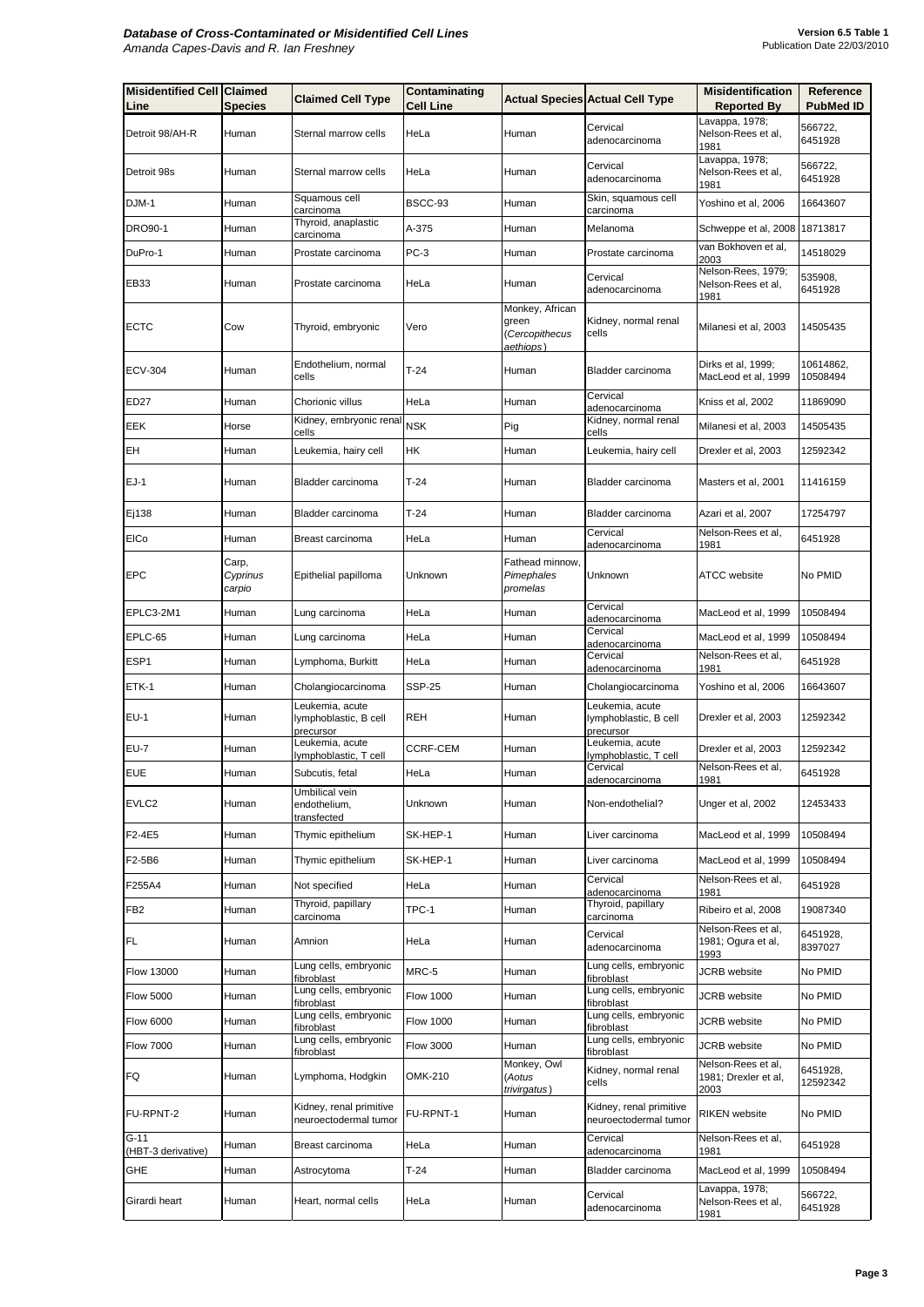| <b>Misidentified Cell Claimed</b><br>Line | <b>Species</b> | <b>Claimed Cell Type</b>                     | <b>Contaminating</b><br><b>Cell Line</b>                                                              |       | <b>Actual Species Actual Cell Type</b> | <b>Misidentification</b><br><b>Reported By</b>                       | <b>Reference</b><br><b>PubMed ID</b> |
|-------------------------------------------|----------------|----------------------------------------------|-------------------------------------------------------------------------------------------------------|-------|----------------------------------------|----------------------------------------------------------------------|--------------------------------------|
| GM1312                                    | Human          | Myeloma                                      | Correct name,<br>incorrect cell type                                                                  | Human | EBV+ B-lymphoblastoid<br>cell line     | Drexler et al, 2003                                                  | 12592342                             |
| GPS-M                                     | Guinea pig     | Spleen, adult cells                          | Strain L-M                                                                                            | Mouse | Connective tissue                      | Nelson-Rees et al,<br>1981                                           | 6451928                              |
| GPS-PD                                    | Guinea pig     | Spleen, adult cells                          | Strain L-M                                                                                            | Mouse | Connective tissue                      | Nelson-Rees et al,<br>1981                                           | 6451928                              |
| GREF-X                                    | Human          | Liver, hepatic<br>myofibroblast              | Unknown                                                                                               | Rat   | Unknown                                | MacLeod et al, 1999                                                  | 10508494                             |
| GT3TKB                                    | Human          | Gastric carcinoma                            | RERF-LC-A1                                                                                            | Human | Lung carcinoma                         | Yoshino et al, 2006                                                  | 16643607                             |
| H249                                      | Human          | Lung carcinoma, small<br>cell                | H69                                                                                                   | Human | Lung carcinoma, small<br>cell          | Personal<br>communication, M.<br>Liscovitch to R.<br>Nardone         | No PMID                              |
| H-494                                     | Human          | Prostate carcinoma                           | HeLa                                                                                                  | Human | Cervical<br>adenocarcinoma             | Williams, 1980                                                       | 6244232                              |
| H7D7A and<br>derivatives                  | Human          | Liver, normal cells<br>(SV40-transformed)    | HepG2                                                                                                 | Human | Liver, hepatocellular<br>carcinoma     | van Pelt et al, 2003                                                 | 12619888                             |
| H7D7B and<br>derivatives                  | Human          | Liver, normal cells<br>(SV40-transformed)    | HepG2                                                                                                 | Human | Liver, hepatocellular<br>carcinoma     | van Pelt et al, 2003                                                 | 12619888                             |
| H7D7C and<br>derivatives                  | Human          | Liver, normal cells<br>(SV40-transformed)    | HepG2                                                                                                 | Human | Liver, hepatocellular<br>carcinoma     | van Pelt et al, 2003                                                 | 12619888                             |
| H7D7D and<br>derivatives                  | Human          | Liver, normal cells<br>(SV40-transformed)    | HepG2                                                                                                 | Human | Liver, hepatocellular<br>carcinoma     | van Pelt et al, 2003                                                 | 12619888                             |
| <b>HAG</b>                                | Human          | Thyroid adenoma<br>(goitre)                  | $T-24$                                                                                                | Human | Bladder carcinoma                      | MacLeod et al, 1999                                                  | 10508494                             |
| <b>HBC</b>                                | Human          | Breast carcinoma,<br>invasive ductal tumor   | Unknown                                                                                               | Rat   | Unknown                                | Nelson-Rees and<br>Flandermeyer, 1977;<br>Nelson-Rees et al,<br>1981 | 557237,<br>6451928                   |
| <b>HBL-100</b>                            | Human          | Breast carcinoma                             | Unknown                                                                                               | Human | Unknown                                | Yoshino et al, 2006;<br><b>ATCC</b> website                          | 16643607                             |
| HBT-3                                     | Human          | Breast carcinoma                             | HeLa                                                                                                  | Human | Cervical<br>adenocarcinoma             | Nelson-Rees et al,<br>1981                                           | 6451928                              |
| HBT-39b                                   | Human          | Breast carcinoma                             | HeLa                                                                                                  | Human | Cervical<br>adenocarcinoma             | Nelson-Rees et al,<br>1981                                           | 6451928                              |
| HBT-E<br>(HBT-3 clone)                    | Human          | Breast carcinoma                             | HeLa                                                                                                  | Human | Cervical<br>adenocarcinoma             | Nelson-Rees et al,<br>1981                                           | 6451928                              |
| <b>HCE</b>                                | Human          | Cervical carcinoma                           | HeLa                                                                                                  | Human | Cervical<br>adenocarcinoma             | Nelson-Rees et al,<br>1981                                           | 6451928                              |
| HCu-10                                    | Human          | Esophageal squamous<br>cell carcinoma        | Hcu-10, Hcu-18, Hcu-<br>22, Hcu-27, Hcu-33,<br>Hcu-37 or Hcu-39<br>(genetically<br>identical)         | Human | Esophageal squamous<br>cell carcinoma  | van Helden et al,<br>1988                                            | 3167823                              |
| HCu-18                                    | Human          | Esophageal squamous<br>cell carcinoma        | Hcu-10, Hcu-18, Hcu-<br>22, Hcu-27, Hcu-33,<br>Hcu-37 or Hcu-39<br>(genetically<br>identical)         | Human | Esophageal squamous<br>cell carcinoma  | van Helden et al,<br>1988                                            | 3167823                              |
| HCu-22                                    | Human          | Esophageal squamous<br>cell carcinoma        | Hcu-10, Hcu-18, Hcu-<br>22, Hcu-27, Hcu-33,<br>Hcu-37 or Hcu-39<br>(genetically<br>identical)         | Human | Esophageal squamous<br>cell carcinoma  | van Helden et al,<br>1988                                            | 3167823                              |
| HCu-27                                    | Human          | Esophageal squamous<br>cell carcinoma        | Hcu-10, Hcu-18, Hcu-<br>22, Hcu-27, Hcu-33,<br>Hcu-37 or Hcu-39<br>(genetically<br>identical)         | Human | Esophageal squamous<br>cell carcinoma  | van Helden et al,<br>1988                                            | 3167823                              |
| <b>HCu-33</b>                             | Human          | Esophageal squamous<br>cell carcinoma        | Hcu-10, Hcu-18, Hcu-<br>22, Hcu-27, Hcu-33,<br>Hcu-37 or Hcu-39<br>(genetically<br>identical)         | Human | Esophageal squamous<br>cell carcinoma  | van Helden et al,<br>1988                                            | 3167823                              |
| HCu-37                                    | Human          | Esophageal squamous<br>cell carcinoma        | Hcu-10, Hcu-18, Hcu-<br>22, Hcu-27, Hcu-33,<br>Hcu-37 or Hcu-39<br>(genetically<br><i>identical</i> ) | Human | Esophageal squamous<br>cell carcinoma  | van Helden et al,<br>1988                                            | 3167823                              |
| HCu-39                                    | Human          | Esophageal squamous<br>cell carcinoma        | Hcu-10, Hcu-18, Hcu-<br>22, Hcu-27, Hcu-33,<br>Hcu-37 or Hcu-39<br>(genetically<br>identical)         | Human | Esophageal squamous<br>cell carcinoma  | van Helden et al,<br>1988                                            | 3167823                              |
| HCV-29Tmv<br>(HCV-29 derivative)          | Human          | Bladder, tumorigenic<br>urothelial cells     | $T-24$                                                                                                | Human | Bladder carcinoma                      | Christensen et al,<br>1993                                           | 8105864                              |
| <b>HEC-155</b>                            | Human          | Uterine<br>adenocarcinoma                    | <b>HEC-180</b>                                                                                        | Human | Uterine carcinoma                      | <b>JCRB</b> website                                                  | No PMID                              |
| <b>HEC-180</b>                            | Human          | <b>Uterine</b><br>adenocarcinoma             | <b>HEC-155</b>                                                                                        | Human | Uterine<br>adenocarcinoma              | <b>JCRB</b> website                                                  | No PMID                              |
| <b>HEK</b>                                | Human          | Kidney, embryonic renal<br>cells             | HeLa                                                                                                  | Human | Cervical<br>adenocarcinoma             | Nelson-Rees et al,<br>1981                                           | 6451928                              |
| <b>HEK/HRV</b><br>(HEK derivative)        | Human          | Kidney, transformed<br>embryonic renal cells | HeLa                                                                                                  | Human | Cervical<br>adenocarcinoma             | Nelson-Rees et al,<br>1981                                           | 6451928                              |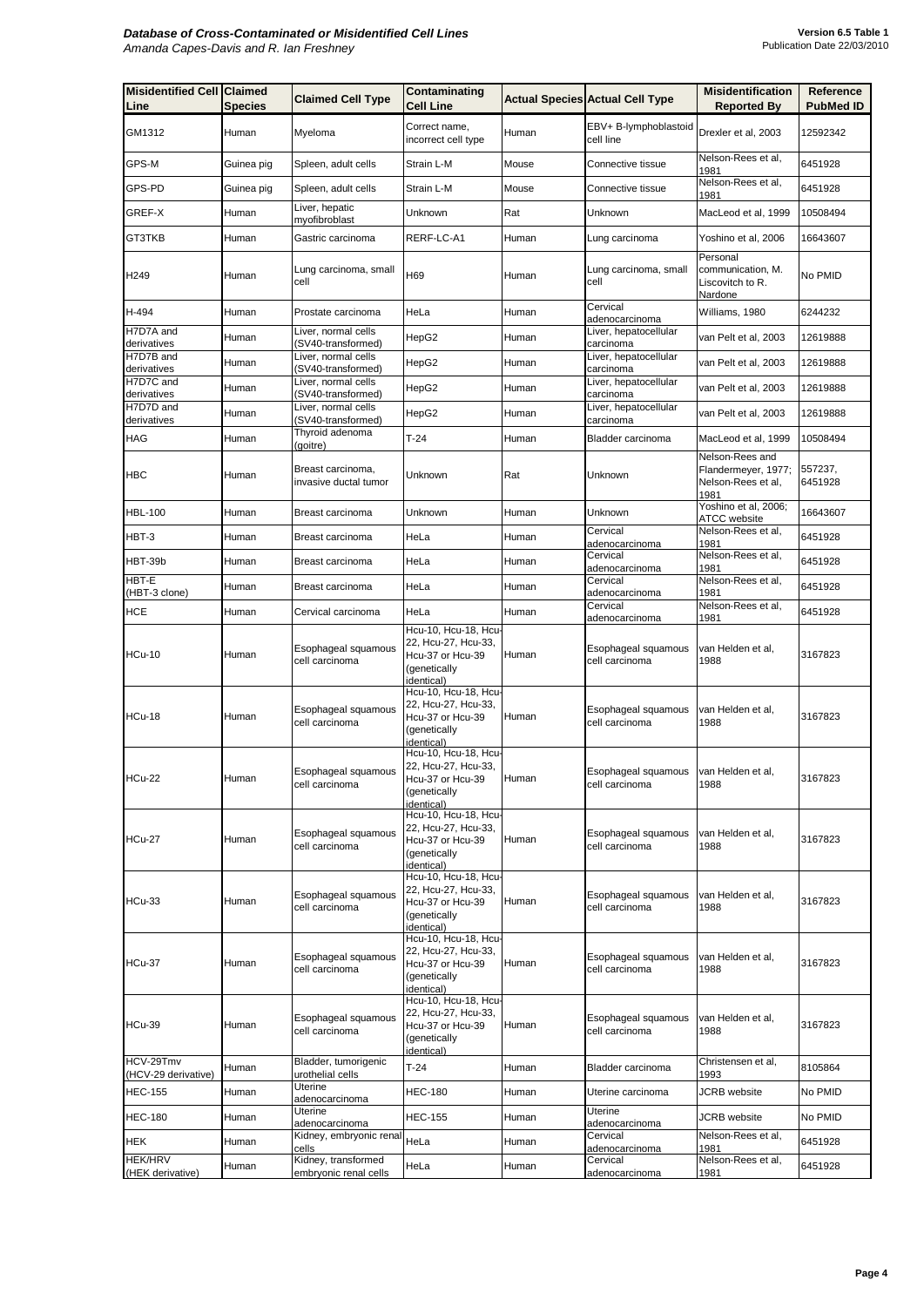| <b>Misidentified Cell Claimed</b><br>Line | <b>Species</b> | <b>Claimed Cell Type</b>                          | <b>Contaminating</b><br><b>Cell Line</b> |                                                         | <b>Actual Species Actual Cell Type</b>     | <b>Misidentification</b><br><b>Reported By</b>     | <b>Reference</b><br><b>PubMed ID</b> |
|-------------------------------------------|----------------|---------------------------------------------------|------------------------------------------|---------------------------------------------------------|--------------------------------------------|----------------------------------------------------|--------------------------------------|
| HEL-R66                                   | Human          | Not specified                                     | Unknown                                  | Monkey, African<br>green<br>(Cercopithecus<br>aethiops) | Unknown                                    | Nelson-Rees et al,<br>1981                         | 6451928.<br>7236009                  |
| HEp-2 (H.Ep.-2)                           | Human          | Laryngeal carcinoma                               | HeLa                                     | Human                                                   | Cervical<br>adenocarcinoma                 | Nelson-Rees et al,<br>1981; Chen, 1988             | 6451928,<br>3180844                  |
| Hep-2C                                    | Human          | Laryngeal carcinoma                               | HeLa                                     | Human                                                   | Cervical<br>adenocarcinoma                 | <b>ECACC</b> website                               | No PMID                              |
| Hep2 (Clone 2B)                           | Human          | Laryngeal carcinoma                               | HeLa                                     | Human                                                   | Cervical<br>adenocarcinoma                 | <b>ECACC</b> website                               | No PMID                              |
| HIMEG-1                                   | Human          | Leukemia, chronic<br>myeloid                      | <b>HL-60</b>                             | Human                                                   | Leukemia, acute<br>myeloid, M2             | Drexler et al, 2003                                | 12592342                             |
| HKB-1                                     | Human          | Lymphoma, Hodgkin                                 | Unknown                                  | Human                                                   | Unknown                                    | Drexler et al, 2003                                | 12592342                             |
| <b>HKMUS</b>                              | Human          | Cervical carcinoma                                | <b>SKG-II-SF</b>                         | Human                                                   | Cervical carcinoma                         | <b>RIKEN</b> website                               | No PMID                              |
| <b>HKMUS-SF</b>                           | Human          | Cervical carcinoma                                | <b>SKG-II-SF</b>                         | Human                                                   | Cervical carcinoma                         | Yoshino et al, 2006                                | 16643607                             |
| HL111783                                  | Human          | Lung carcinoma                                    | HeLa                                     | Human                                                   | Cervical<br>adenocarcinoma                 | Yoshino et al, 2006                                | 16643607                             |
| HMV-1                                     | Human          | Melanoma                                          | HeLa                                     | Human                                                   | Cervical<br>adenocarcinoma                 | MacLeod et al, 1999                                | 10508494                             |
| <b>HPB-MLT</b>                            | Human          | Leukemia, acute<br>lymphoblastic, T cell          | <b>HPB-ALL</b>                           | Human                                                   | Leukemia, acute<br>lymphoblastic, T cell   | Drexler et al, 2003                                | 12592342                             |
| HPC-36M<br>(HPC-36 derivative)            | Human          | Prostate carcinoma                                | HeLa                                     | Human                                                   | Cervical<br>adenocarcinoma                 | Masters et al, 2001                                | 11416159                             |
| hPTC                                      | Human          | Thyroid, papillary cell                           | Unknown                                  | Pig                                                     | Unknown                                    | MacLeod et al, 1999                                | 10508494                             |
| HSC-41                                    | Human          | Gastric carcinoma                                 | <b>HSC-42</b>                            | Human                                                   | Gastric carcinoma                          | <b>JCRB</b> website                                | No PMID                              |
| <b>HSG</b>                                | Human          | Salivary gland,<br>submandibular                  | HeLa                                     | Human                                                   | Cervical<br>ladenocarcinoma                | <b>ECACC</b> website                               | No PMID                              |
| HSG-AZA1                                  | Human          | Salivary gland,<br>submandibular                  | HeLa                                     | Human                                                   | Cervical<br>adenocarcinoma                 | <b>JCRB</b> website                                | No PMID                              |
| HSG-AZA3                                  | Human          | Salivary gland,<br>submandibular                  | HeLa                                     | Human                                                   | Cervical<br>adenocarcinoma                 | <b>JCRB</b> website                                | No PMID                              |
| HSGc-C5                                   | Human          | Oral carcinoma                                    | HeLa                                     | Human                                                   | Cervical<br>adenocarcinoma                 | <b>JCRB</b> website                                | No PMID                              |
| <b>HS-SULTAN</b>                          | Human          | Myeloma                                           | <b>JIJOYE</b>                            | Human                                                   | Lymphoma, Burkitt                          | Drexler et al, 2001;<br>Drexler et al, 2003        | 11732505,<br>12592342                |
| <b>HSY</b>                                | Human          | Salivary gland, parotid                           | HeLa                                     | Human                                                   | Cervical<br>adenocarcinoma                 | <b>JCRB</b> website                                | No PMID                              |
| Hu1734                                    | Human          | Bladder, non-malignant<br>urothelial cells        | <b>HCV-29</b>                            | Human                                                   | Bladder, non-malignant<br>urothelial cells | Christensen et al,<br>1993                         | 7905254                              |
| Hu456                                     | Human          | Bladder, tumorigenic<br>urothelial cells          | $T-24$                                   | Human                                                   | Bladder carcinoma                          | Christensen et al,<br>1993                         | 8105864                              |
| Hu549                                     | Human          | Bladder, tumorigenic<br>urothelial cells          | $T-24$                                   | Human                                                   | Bladder carcinoma                          | Christensen et al,<br>1993                         | 8105864                              |
| Hu609                                     | Human          | Bladder, non-malignant<br>urothelial cells        | J82                                      | Human                                                   | Bladder carcinoma                          | Christensen et al,<br>1993; Masters et al,<br>2001 | 7905254,<br>11416159                 |
| Hu609Tmv<br>(Hu609 derivative)            | Human          | Bladder, tumorigenic<br>urothelial cells          | $T-24$                                   | Human                                                   | Bladder carcinoma                          | Christensen et al,<br>1993                         | 8105864                              |
| Hu961a, Hu961t<br>(Hu961 derivatives)     | Human          | Bladder, tumorigenic<br>urothelial cells          | $T-24$                                   | Human                                                   | Bladder carcinoma                          | Christensen et al,<br>1993; Masters et al,<br>2001 | 8105864,<br>11416159                 |
| HuK <sup>°</sup> 39                       | Human          | Kidney, normal renal<br>cells                     | HeLa                                     | Human                                                   | Cervical<br>adenocarcinoma                 | Nelson-Rees et al,<br>1981                         | 6451928                              |
| HuL-1                                     | Human          | Liver, hepatocellular<br>carcinoma                | HeLa                                     | Human                                                   | Cervical<br>adenocarcinoma                 | <b>JCRB</b> website                                | No PMID                              |
| Hut                                       | Human          | Not specified                                     | HeLa                                     | Human                                                   | Cervical<br>adenocarcinoma                 | Nelson-Rees et al,<br>1981                         | 6451928                              |
| IMC-2                                     | Human          | Maxillary carcinoma                               | HeLa                                     | Human                                                   | Cervical<br>adenocarcinoma                 | MacLeod et al, 1999                                | 10508494                             |
| IMC-3                                     | Human          | Maxillary carcinoma                               | HeLa                                     | Human                                                   | Cervical<br>adenocarcinoma                 | Masters et al, 2001                                | 11416159                             |
| IMC-4                                     | Human          | Maxillary carcinoma                               | HeLa                                     | Human                                                   | Cervical<br>adenocarcinoma                 | <b>RIKEN</b> website                               | No PMID                              |
| Intestine 407 (HEI)                       | Human          | Intestinal cells<br>(jejunum/ileum),<br>embryonic | HeLa                                     | Human                                                   | Cervical<br>adenocarcinoma                 | Lavappa, 1978;<br>Nelson-Rees et al,<br>1981       | 566722,<br>6451928                   |
| IPDDC-A2                                  | Human          | Astrocytoma                                       | Unknown                                  | Rat                                                     | Unknown                                    | <b>ECACC</b> website                               | No PMID                              |
| IPTP/98                                   | Human          | Glioblastoma                                      | Unknown                                  | Rat                                                     | Unknown                                    | <b>ECACC</b> website                               | No PMID                              |
| $J-111$                                   | Human          | Leukemia, acute<br>myeloid, M5                    | HeLa                                     | Human                                                   | Cervical<br>adenocarcinoma                 | Nelson-Rees et al,<br>1981; Drexler et al,<br>2003 | 6451928,<br>12592342                 |
| <b>J96</b>                                | Human          | Leukemia                                          | HeLa                                     | Human                                                   | Cervical<br>adenocarcinoma                 | Nelson-Rees et al,<br>1981                         | 6451928                              |
| JCA-1                                     | Human          | Prostate carcinoma                                | $T-24$                                   | Human                                                   | Bladder carcinoma                          | van Bokhoven et al,<br>2001                        | 11522622                             |
| <b>JHC</b>                                | Human          | Placenta                                          | HeLa                                     | Human                                                   | Cervical<br>adenocarcinoma                 | Nelson-Rees et al,<br>1981                         | 6451928                              |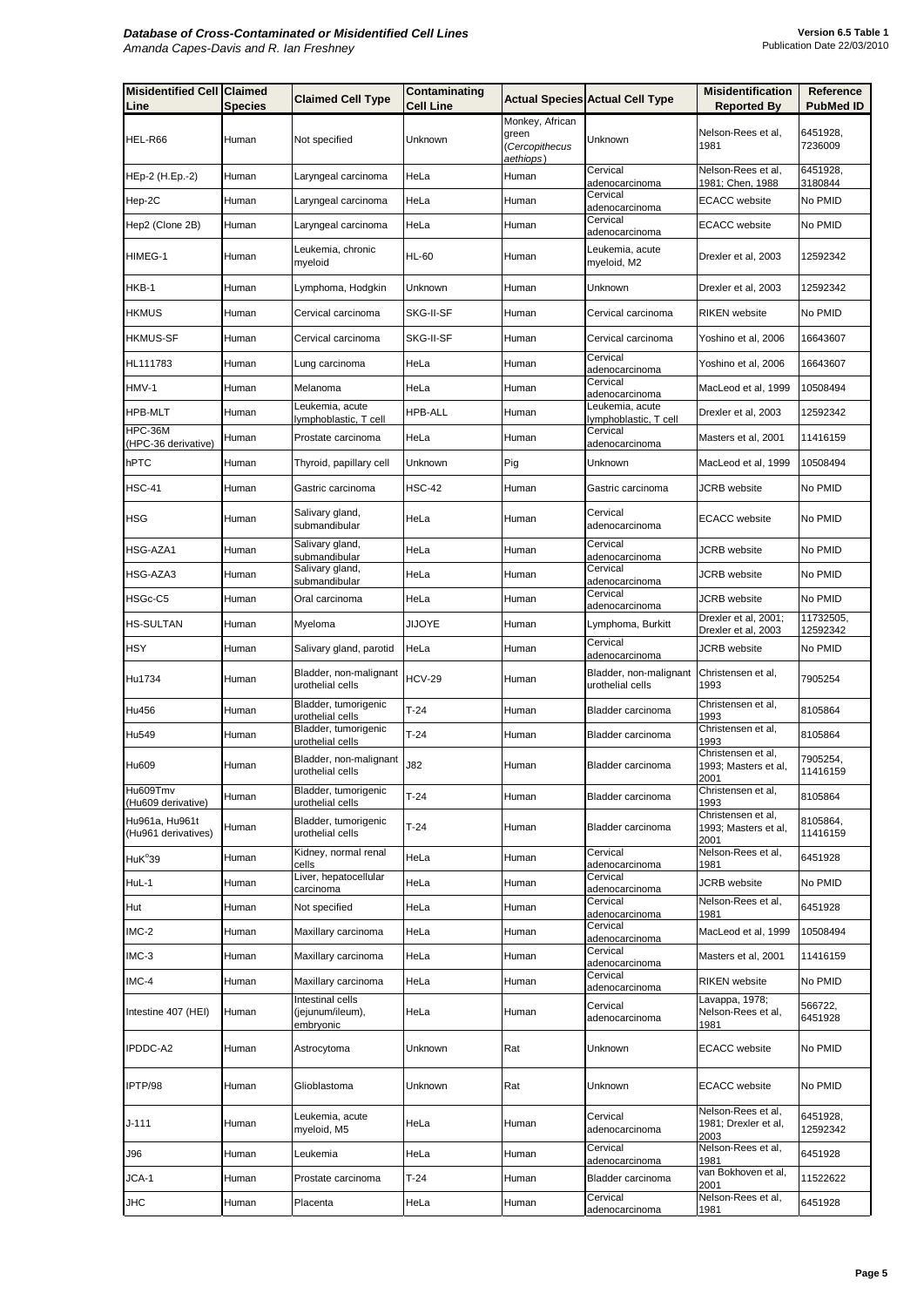| <b>Misidentified Cell Claimed</b><br>Line | <b>Species</b> | <b>Claimed Cell Type</b>                              | Contaminating<br><b>Cell Line</b> |                                                 | <b>Actual Species Actual Cell Type</b>                | <b>Misidentification</b><br><b>Reported By</b>                       | <b>Reference</b><br><b>PubMed ID</b> |
|-------------------------------------------|----------------|-------------------------------------------------------|-----------------------------------|-------------------------------------------------|-------------------------------------------------------|----------------------------------------------------------------------|--------------------------------------|
| JHH-1                                     | Human          | Liver, hepatocellular<br>carcinoma                    | Unknown                           | Mouse                                           | Unknown                                               | <b>JCRB</b> website                                                  | No PMID                              |
| <b>JHT</b><br>(JHC derivative)            | Human          | Placenta                                              | HeLa                              | Human                                           | Cervical<br>adenocarcinoma                            | Nelson-Rees et al,<br>1981                                           | 6451928                              |
| <b>JOSK-I</b>                             | Human          | Leukemia, acute<br>myeloid, M4                        | U-937                             | Human                                           | Lymphoma, histiocytic                                 | MacLeod et al, 1999;<br>Drexler et al, 2003                          | 10508494,<br>12592342                |
| <b>JOSK-K</b>                             | Human          | Leukemia, acute<br>myeloid, M5                        | U-937                             | Human                                           | Lymphoma, histiocytic                                 | MacLeod et al, 1999;<br>Drexler et al, 2003                          | 10508494,<br>12592342                |
| <b>JOSK-M</b>                             | Human          | Leukemia, chronic<br>myeloid, blast crisis            | U-937                             | Human                                           | Lymphoma, histiocytic                                 | MacLeod et al, 1999;<br>Drexler et al, 2003                          | 10508494,<br>12592342                |
| <b>JOSK-S</b>                             | Human          | Leukemia, acute<br>myeloid, M5                        | U-937                             | Human                                           | Lymphoma, histiocytic                                 | MacLeod et al, 1999;<br>Drexler et al, 2003                          | 10508494,<br>12592342                |
| <b>JTC-17</b>                             | Human          | Skin                                                  | HeLa                              | Human                                           | Cervical<br>adenocarcinoma                            | Honma et al, 1992;<br><b>JCRB</b> website                            | 1730567                              |
| JTC-3                                     | Human          | Not specified                                         | HeLa                              | Human                                           | Cervical<br>adenocarcinoma                            | Ogura et al, 1997                                                    | 9556756                              |
| K051                                      | Human          | Leukemia, acute<br>myeloid, M2                        | K-562                             | Human                                           | Leukemia, chronic<br>myeloid, blast crisis            | Drexler et al, 2003                                                  | 12592342                             |
| K <sub>1</sub>                            | Human          | Thyroid, papillary<br>carcinoma                       | GLAG-66                           | Human                                           | Thyroid, papillary<br>carcinoma                       | Ribeiro et al, 2008;<br>Schweppe et al, 2008   18713817              | 19087340,                            |
| K <sub>2</sub>                            | Human          | Thyroid, papillary<br>carcinoma                       | GLAG-66                           | Human                                           | Thyroid, papillary<br>carcinoma                       | Ribeiro et al, 2008;<br>Schweppe et al, 2008   18713817              | 19087340,                            |
| KAK1                                      | Human          | Thyroid, follicular<br>adenoma                        | <b>HT-29</b>                      | Human                                           | Colon carcinoma                                       | van Staveren et al,<br>2007; Schweppe et<br>al, 2008                 | 17804723,<br>18713817                |
| KAT10                                     | Human          | Thyroid, papillary<br>carcinoma                       | <b>HT-29</b>                      | Human                                           | Colon carcinoma                                       | van Staveren et al,<br>2007; Schweppe et<br>al, 2008                 | 17804723,<br>18713817                |
| KAT4                                      | Human          | Thyroid, anaplastic<br>carcinoma                      | <b>HT-29</b>                      | Human                                           | Colon carcinoma                                       | van Staveren et al,<br>2007; Schweppe et<br>al, 2008                 | 17804723,<br>18713817                |
| KAT5                                      | Human          | Thyroid, papillary<br>carcinoma                       | HT-29                             | Human                                           | Colon carcinoma                                       | Schweppe et al, 2008 18713817                                        |                                      |
| <b>KAT50</b>                              | Human          | Thyroid, differentiated<br>cells                      | HT-29                             | Human                                           | Colon carcinoma                                       | Schweppe et al, 2008 18713817                                        |                                      |
| KAT7                                      | Human          | Thyroid, benign<br>follicular hyperplasia             | HT-29                             | Human                                           | Colon carcinoma                                       | Schweppe et al, 2008 18713817                                        |                                      |
| KB                                        | Human          | Oral carcinoma                                        | HeLa                              | Human                                           | Cervical<br>adenocarcinoma                            | Gartler, 1967;<br>Lavappa et al, 1976;<br>Nelson-Rees et al,<br>1981 | 4864103,<br>1250349,<br>6451928      |
| <b>KCI-MOH1</b>                           | Human          | Pancreatic carcinoma                                  | <b>HPAC</b>                       | Human                                           | Pancreatic carcinoma                                  | <b>DSMZ</b> website                                                  | No PMID                              |
| <b>KM-3</b>                               | Human          | Leukemia, acute<br>lymphoblastic, B cell<br>precursor | <b>REH</b>                        | Human                                           | Leukemia, acute<br>lymphoblastic, B cell<br>precursor | Drexler et al, 2003                                                  | 12592342                             |
| KM3                                       | Human          | Melanoma                                              | Unknown                           | Rat                                             | Not specified                                         | Moseley et al, 2003                                                  | 12740908                             |
| KMS-21-BM                                 | Human          | Myeloma                                               | Unknown                           | Human                                           | Unknown                                               | Drexler et al, 2003                                                  | 12592342                             |
| KMT-2                                     | Human          | Umbilical cord blood                                  | $KG-1$                            | Human                                           | Leukemia                                              | Yoshino et al, 2006                                                  | 16643607                             |
| <b>KNS-89</b>                             | Human          | Gliosarcoma                                           | U-251 MG                          | Human                                           | Glioblastoma                                          | <b>JCRB</b> website                                                  | No PMID                              |
| KOSC-3                                    | Human          | Oral carcinoma                                        | Ca9-22                            | Human                                           | Oral carcinoma                                        | <b>JCRB</b> website                                                  | No PMID                              |
| KPB-M15                                   | Human          | Leukemia, chronic<br>myeloid, blast crisis            | KYO-1                             | Human                                           | Leukemia, chronic<br>myeloid, blast crisis            | Drexler et al, 2003                                                  | 12592342                             |
| KPL-1                                     | Human          | Breast carcinoma                                      | MCF-7                             | Human                                           | Breast carcinoma                                      | <b>DSMZ</b> website                                                  | No PMID                              |
| KP-P1                                     | Human          | Prostate carcinoma                                    | HeLa                              | Human                                           | Cervical<br>adenocarcinoma                            | Nelson-Rees et al,<br>1981                                           | 6451928                              |
| <b>KU-YS</b>                              | Human          | Neuroblastoma                                         | <b>KU-SN</b>                      | Human                                           | Neuroectodermal tumor RIKEN website                   |                                                                      | No PMID                              |
| $L-132$                                   | Human          | Lung cells, embryonic                                 | HeLa                              | Human                                           | Cervical<br>adenocarcinoma                            | Lavappa, 1978;<br>Nelson-Rees et al,<br>1981                         | 566722,<br>6451928                   |
| $L-41$<br>(J96 derivative)                | Human          | Leukemia, bone marrow HeLa                            |                                   | Human                                           | Cervical<br>adenocarcinoma                            | <b>ECACC</b> website                                                 | No PMID                              |
| LED-Ti                                    | Human          | Cervical carcinoma                                    | HeLa                              | Human                                           | Cervical<br>adenocarcinoma                            | Nelson-Rees et al,<br>1981                                           | 6451928                              |
| LLC-15MB                                  | Human          | Breast carcinoma                                      | M14                               | Human                                           | Melanoma                                              | Thompson et al, 2004 15679051                                        |                                      |
| LR10.6                                    | Human          | Leukemia, acute<br>lymphoblastic, B cell<br>precursor | NALM-6                            | Human                                           | Leukemia, acute<br>lymphoblastic, B cell<br>precursor | MacLeod et al, 1999;<br>Drexler et al, 2003                          | 10508494,<br>12592342                |
| $LT-1$                                    | Frog, grass    | Kidney, renal<br>adenocarcinoma                       | TH and FHM                        | $TH = box$ turtle;<br>$FHM = fathead$<br>minnow | $TH = heart$ ; $FHM =$<br>unspecified                 | Nelson-Rees et al,<br>1981                                           | 6451928                              |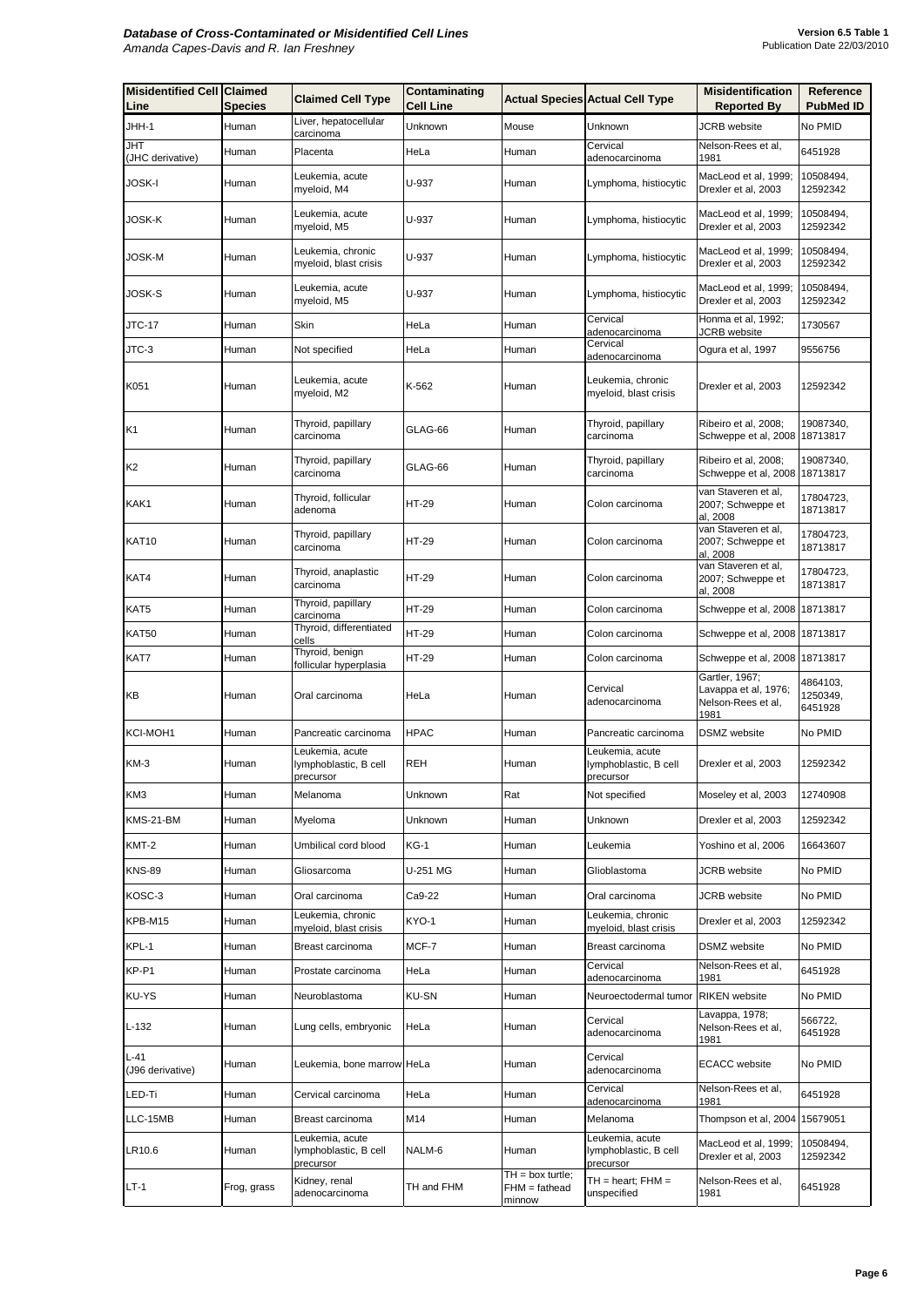| <b>Misidentified Cell Claimed</b><br>Line  | <b>Species</b>                | <b>Claimed Cell Type</b>                        | <b>Contaminating</b><br><b>Cell Line</b> |                                                         | <b>Actual Species Actual Cell Type</b>   | <b>Misidentification</b><br><b>Reported By</b>                    | <b>Reference</b><br><b>PubMed ID</b> |
|--------------------------------------------|-------------------------------|-------------------------------------------------|------------------------------------------|---------------------------------------------------------|------------------------------------------|-------------------------------------------------------------------|--------------------------------------|
| LU                                         | Human                         | Lung cells, fetal                               | HeLa                                     | Human                                                   | Cervical                                 | Nelson-Rees et al,                                                | 6451928                              |
| <b>LU 106</b>                              | Human                         | Lung cells, embryonic                           | HeLa                                     | Human                                                   | adenocarcinoma<br>Cervical               | 1981<br>Nelson-Rees et al,                                        | 6451928                              |
| Lu-130                                     | Human                         |                                                 | Lu-134A, B                               | Human                                                   | adenocarcinoma                           | 1981<br>Yoshino et al, 2006                                       | 16643607                             |
|                                            |                               | Lung carcinoma                                  |                                          |                                                         | Lung carcinoma<br>Cervical               | Nelson-Rees et al,                                                |                                      |
| <b>M10T</b>                                | Human<br>Monkey,              | Synovial cell                                   | HeLa                                     | Human<br>Monkey, African                                | adenocarcinoma                           | 1981                                                              | 6451928                              |
| MA-104                                     | Rhesus<br>(Macaca<br>mulatta) | Kidney, embryonic renal Vero?<br>cells          |                                          | green<br>(Cercopithecus<br>aethiops)                    | Kidney, normal renal<br>cells            | Milanesi et al, 2003                                              | 14505435                             |
| MA-111                                     | Rabbit                        | Kidney, newborn                                 | Vero?                                    | Monkey, African<br>green<br>(Cercopithecus<br>aethiops) | Kidney, normal renal<br>cells            | Nelson-Rees et al,<br>1981                                        | 6451928                              |
| MA-160                                     | Human                         | Prostate adenoma                                | HeLa                                     | Human                                                   | Cervical<br>adenocarcinoma               | Nelson-Rees, 1977;<br>Nelson-Rees et al,<br>1981                  | 562836,<br>6451928                   |
| MaTu                                       | Human                         | Breast carcinoma                                | HeLa                                     | Human                                                   | Cervical<br>adenocarcinoma               | MacLeod et al, 1999                                               | 10508494                             |
| MC-4000                                    | Human                         | Breast carcinoma                                | HeLa                                     | Human                                                   | Cervical<br>adenocarcinoma               | MacLeod et al, 1999                                               | 10508494                             |
| <b>McCoy</b>                               | Human                         | Not specified                                   | <b>Strain L</b>                          | Mouse                                                   | Connective tissue                        | Nelson-Rees et al,<br>1981                                        | 6451928                              |
| MCF-7/AdrR<br>(NCI/ADR-RES)                | Human                         | Breast carcinoma                                | OVCAR-8                                  | Human                                                   | Ovarian carcinoma                        | Liscovitch and Ravid,<br>2007                                     | 16504380                             |
| MDA-MB-435                                 | Human                         | Breast carcinoma                                | M14                                      | <b>I</b> Human                                          | Melanoma                                 | Ellison et al, 2002;<br>Christgen et al, 2007;<br>Rae et al, 2007 | 12354931,<br>17786032,<br>17004106   |
| <b>MDA-N</b><br>(MDA-MB-435<br>derivative) | Human                         | Breast carcinoma,<br>HER2/ERBB2-<br>transfected | M14                                      | Human                                                   | Melanoma                                 | Lorenzi et al, 2009                                               | 19372543                             |
| <b>MDS</b>                                 | Human                         | Leukemia, chronic<br>myelomonocytic             | <b>JURKAT</b>                            | <b>I</b> Human                                          | Leukemia, acute<br>lymphoblastic, T cell | Drexler et al, 2003                                               | 12592342                             |
| MEL-HO                                     | Human                         | Melanoma                                        | Unknown                                  | Human                                                   | Unknown                                  | MacLeod et al, 1999                                               | 10508494                             |
| ME-WEI                                     | Human                         | Melanoma                                        | Unknown                                  | Human                                                   | Unknown                                  | MacLeod et al, 1999                                               | 10508494                             |
| MGH-U1 (EJ)                                | Human                         | Bladder carcinoma                               | $T-24$                                   | Human                                                   | Bladder carcinoma                        | O'Toole et al, 1983;<br>Lin et al, 1985                           | 6823318,<br>4027986                  |
| MGH-U2 (HM)                                | <b>Human</b>                  | Bladder carcinoma                               | $T-24$                                   | <b>I</b> Human                                          | Bladder carcinoma                        | O'Toole et al, 1983;<br>Lin et al, 1985                           | 6823318,<br>4027986                  |
| <b>MHH-225</b>                             | Human                         | Leukemia, acute<br>myeloid, M7                  | JURKAT                                   | Human                                                   | Leukemia, acute<br>lymphoblastic, T cell | Drexler et al, 2003                                               | 12592342                             |
| Minnesota EE                               | Human                         | Esophageal epithelium                           | HeLa                                     | Human                                                   | Cervical<br>adenocarcinoma               | Lavappa, 1978;<br>Nelson-Rees et al,<br>1981                      | 566722,<br>6451928                   |
| MKB-1                                      | Human                         | Leukemia, acute<br>myeloid                      | <b>CCRF-CEM</b>                          | Human                                                   | Leukemia, acute<br>lymphoblastic, T cell | MacLeod et al, 1999;<br>Drexler et al, 2003                       | 10508494,<br>12592342                |
| MKN <sub>28</sub>                          | Human                         | Gastric carcinoma                               | MKN74                                    | Human                                                   | Gastric carcinoma                        | <b>JCRB</b> website                                               | No PMID                              |
| MKN-7                                      | Human                         | Gastric carcinoma                               | Unknown                                  | Human                                                   | Lymphoblastoid cells                     | Suzuki and Sekiguchi,<br>1999                                     | No PMID<br>(book chapter)            |
| <b>MMAc</b>                                | Human                         | <b>I</b> Melanoma                               | Mash-1                                   | Human                                                   | Schwannoma                               | Yoshino et al, 2006                                               | 16643607                             |
| MOBS-1                                     | Human                         | Leukemia, acute<br>myeloid, M5                  | U-937                                    | Human                                                   | Lymphoma, histiocytic                    | Drexler et al, 2003                                               | 12592342                             |
| MOLT-15                                    | Human                         | Leukemia, acute<br>lymphoblastic, T cell        | CTV-1                                    | Human                                                   | Leukemia, acute<br>myeloid, M5           | MacLeod et al, 1999;<br>Drexler et al, 2003                       | 10508494,<br>12592342                |
| MPanc-96                                   | Human                         | Pancreatic carcinoma                            | AsPC-1                                   | Human                                                   | Pancreatic carcinoma                     | <b>ATCC</b> website                                               | No PMID                              |
| <b>MRO87-1</b>                             | Human                         | Thyroid, follicular<br>carcinoma                | HT-29                                    | Human                                                   | Colon carcinoma                          | Schweppe et al, 2008   18713817                                   |                                      |
| <b>MS</b><br>(Monkey Stable)               | Monkey                        | Kidney, normal renal<br>cells                   | HeLa                                     | Human                                                   | Cervical<br>adenocarcinoma               | Milanesi et al, 2003                                              | 14505435                             |
| $MT-1$                                     | Human                         | Breast carcinoma                                | HeLa                                     | Human                                                   | Cervical<br>adenocarcinoma               | MacLeod et al, 1999                                               | 10508494                             |
| <b>NC-37</b>                               | Human                         | Lymphoblastoid cell<br>line, normal donor       | Raji                                     | Human                                                   | Lymphoma, Burkitt                        | <b>JCRB</b> website                                               | No PMID                              |
| NCC16                                      | Human                         | Cervical carcinoma                              | PHK16-0b                                 | Human                                                   | Skin, immortalised<br>keratinocytes      | <b>JCRB</b> website                                               | No PMID                              |
| NCI/ADR-RES<br>(MCF-7/AdrR)                | Human                         | Breast carcinoma                                | OVCAR-8                                  | Human                                                   | Ovarian carcinoma                        | Liscovitch and Ravid,<br>2007                                     | 16504380                             |
| <b>NCI-H1514</b>                           | Human                         | Lung carcinoma                                  | Unknown                                  | Human                                                   | Unknown                                  | Durkin et al, 2000;<br><b>ATCC</b> website                        | 10949990                             |
| <b>NCI-H1622</b>                           | Human                         | Lung carcinoma                                  | Unknown                                  | Human                                                   | Unknown                                  | <b>ATCC</b> website                                               | No PMID                              |
| <b>NCI-H738</b>                            | Human                         | Lung carcinoma                                  | Unknown                                  | Human                                                   | Unknown                                  | <b>ATCC</b> website                                               | No PMID                              |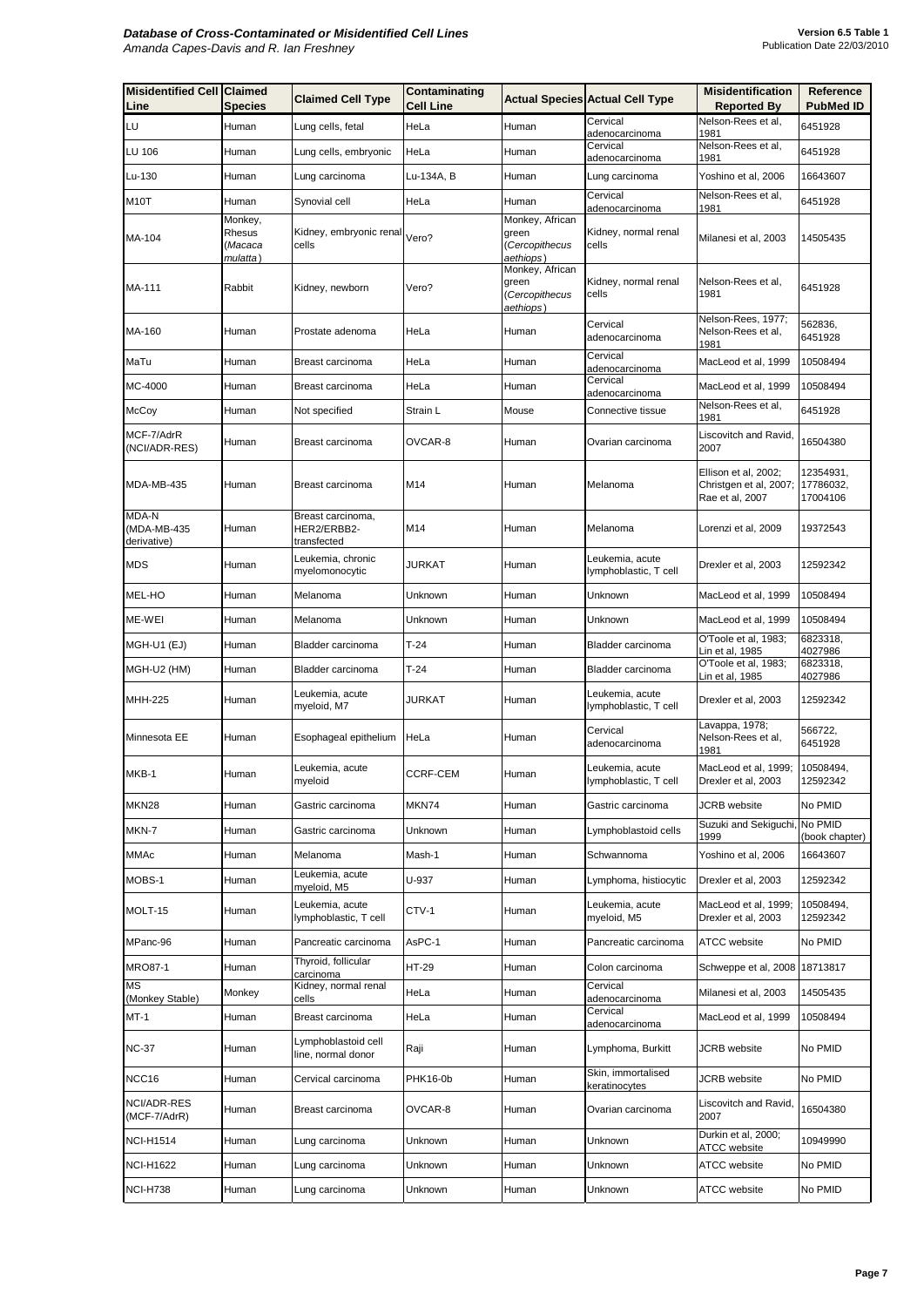| <b>Misidentified Cell Claimed</b><br>Line | <b>Species</b> | <b>Claimed Cell Type</b>                              | Contaminating<br><b>Cell Line</b> |                                       | <b>Actual Species Actual Cell Type</b>                | <b>Misidentification</b><br><b>Reported By</b>     | <b>Reference</b><br><b>PubMed ID</b> |
|-------------------------------------------|----------------|-------------------------------------------------------|-----------------------------------|---------------------------------------|-------------------------------------------------------|----------------------------------------------------|--------------------------------------|
| NCOL-1                                    | Human          | Intestinal cells, normal<br>colon                     | LoVo                              | Human                                 | Colon carcinoma                                       | Melcher et al, 2005                                | 15771911                             |
| <b>NCTC 2544</b>                          | Human          | Skin epithelium                                       | HeLa                              | Human                                 | Cervical<br>adenocarcinoma                            | Lavappa, 1978;<br>Nelson-Rees et al,<br>1981       | 566722,<br>6451928                   |
| <b>NCTC 3075</b>                          | Human          | Not specified                                         | HeLa                              | Human                                 | Cervical<br>adenocarcinoma                            | Lavappa, 1978;<br>Nelson-Rees et al,<br>1981       | 566722,<br>6451928                   |
| $ND-1$                                    | Human          | Prostate carcinoma                                    | <b>DU-145</b>                     | Human                                 | Prostate carcinoma                                    | van Bokhoven et al,<br>2001                        | 11304728                             |
| <b>NOI-90</b>                             | Human          | Lymphoma, non-<br>Hodgkin, natural killer<br>cell     | <b>REH</b>                        | Human                                 | Leukemia, acute<br>lymphoblastic, B cell<br>precursor | Drexler et al, 2003                                | 12592342                             |
| NPA87                                     | Human          | Thyroid, papillary<br>carcinoma                       | M14                               | Human                                 | Melanoma                                              | Schweppe et al, 2008 18713817                      |                                      |
| $NS-3$                                    | Human          | Gastric carcinoma                                     | <b>COLO 201</b>                   | Human                                 | Colon carcinoma                                       | JCRB website                                       | No PMID                              |
| OCUM-6                                    | Human          | Gastric carcinoma                                     | OCUM-11                           | Human                                 | Gastric carcinoma                                     | <b>JCRB</b> website                                | No PMID                              |
| <b>OE</b>                                 | Human          | Endometrium                                           | HeLa                              | Human                                 | Cervical<br>adenocarcinoma                            | Nelson-Rees et al,<br>1981; Ogura et al,<br>1997   | 6451928,<br>9556756                  |
| OF                                        | Human          | Not specified                                         | HeLa                              | Human                                 | Cervical<br>adenocarcinoma                            | Ogura et al, 1997                                  | 9556756                              |
| ONCO-DG-1                                 | Human          | Thyroid, papillary<br>carcinoma                       | OVCAR-3                           | Human                                 | Ovarian carcinoma                                     | <b>DSMZ</b> website                                | No PMID                              |
| <b>OST</b>                                | Human          | Sarcoma<br>(osteosarcoma)                             | HeLa                              | Human                                 | Cervical<br>adenocarcinoma                            | Personal<br>communication, R.<br>Nardone           | No PMID                              |
| OU-AML-1                                  | Human          | Leukemia, acute<br>myeloid, M4                        | OCI/AML2                          | Human                                 | Leukemia, acute<br>myeloid, M4                        | Drexler et al, 2003                                | 12592342                             |
| OU-AML-2                                  | Human          | Leukemia, acute<br>myeloid, M2                        | OCI/AML2                          | Human                                 | Leukemia, acute<br>myeloid, M4                        | Drexler et al, 2003                                | 12592342                             |
| OU-AML-3                                  | Human          | Leukemia, acute<br>myeloid, M4                        | OCI/AML2                          | Human                                 | Leukemia, acute<br>myeloid, M4                        | Drexler et al, 2003                                | 12592342                             |
| OU-AML-4                                  | Human          | Leukemia, acute<br>myeloid, M2                        | OCI/AML2                          | Human                                 | Leukemia, acute<br>myeloid, M4                        | Drexler et al, 2003                                | 12592342                             |
| OU-AML-5                                  | Human          | Leukemia, acute<br>myeloid, M5                        | OCI/AML2                          | Human                                 | Leukemia, acute<br>myeloid, M4                        | Drexler et al, 2003                                | 12592342                             |
| OU-AML-6                                  | Human          | Leukemia, acute<br>myeloid, M1                        | OCI/AML2                          | Human                                 | Leukemia, acute<br>myeloid, M4                        | Drexler et al, 2003                                | 12592342                             |
| OU-AML-7                                  | Human          | Leukemia, acute<br>myeloid, M4                        | OCI/AML2                          | Human                                 | Leukemia, acute<br>myeloid, M4                        | Drexler et al, 2003                                | 12592342                             |
| OU-AML-8                                  | Human          | Leukemia, acute<br>myeloid, M4                        | OCI/AML2                          | Human                                 | Leukemia, acute<br>myeloid, M4                        | Drexler et al, 2003                                | 12592342                             |
| OV-1063                                   | Human          | Ovarian carcinoma                                     | Unknown                           | Human                                 | Unknown                                               | <b>ATCC</b> website                                | No PMID                              |
| OVMIU                                     | Human          | Ovarian carcinoma                                     | <b>OVSAYO</b>                     | Human                                 | Ovarian carcinoma                                     | <b>JCRB</b> website                                | No PMID                              |
| P <sub>1</sub> -1A <sub>3</sub>           | Human          | Thymic epithelium                                     | SK-HEP-1                          | Human                                 | Liver carcinoma                                       | MacLeod et al, 1999                                | 10508494                             |
| P <sub>1</sub> -4D <sub>6</sub>           | Human          | Thymic epithelium                                     | SK-HEP-1                          | Human                                 | Liver carcinoma                                       | MacLeod et al, 1999                                | 10508494                             |
| P39/TSUGANE<br>(P39/TSU)                  | Human          | Leukemia, acute<br>myeloid, M2                        | <b>HL-60</b>                      | Human                                 | Leukemia, acute<br>myeloid, M2                        | Drexler et al, 2003;<br><b>JCRB</b> website        | 12592342                             |
| <b>PBEI</b>                               | Human          | Leukemia, acute<br>lymphoblastic, B cell<br>precursor | NALM-6                            | Human                                 | Leukemia, acute<br>lymphoblastic, B cell<br>precursor | MacLeod et al, 1999;<br>Drexler et al, 2003        | 10508494,<br>12592342                |
| <b>PC-93</b>                              | Human          | Prostate carcinoma                                    | HeLa                              | Human                                 | Cervical<br>adenocarcinoma                            | van Bokhoven et al,<br>2003                        | 14518029                             |
| PEAZ-1                                    | Human          | Prostate carcinoma                                    | HT-1080                           | Human                                 | Sarcoma (fibrosarcoma)                                | Schmelz et al, 2001<br>[erratum}                   | 11433418<br>[erratum]                |
| <b>PH61-N</b>                             | Human          | Not specified                                         | MIA PaCa-2                        | Human                                 | Pancreatic carcinoma                                  | <b>JCRB</b> website                                | No PMID                              |
| <b>PLB-985</b>                            | Human          | Leukemia, acute<br>myeloid, M4                        | <b>HL-60</b>                      | Human                                 | Leukemia, acute<br>myeloid, M2                        | Drexler et al, 2003                                | 12592342                             |
| PPC-1                                     | Human          | Prostate carcinoma                                    | $PC-3$                            | Human                                 | Prostate carcinoma                                    | Chen, 1993                                         | 8428522                              |
| <b>PSV811</b>                             | Human          | Skin fibroblast,<br>Werner's syndrome                 | WI-38                             | Human                                 | Lung, normal diploid<br>fibroblasts                   | <b>JCRB</b> website                                | No PMID                              |
| RAMAK-1                                   | Human          | Muscle synovium                                       | $T-24$                            | Human                                 | Bladder carcinoma                                     | MacLeod et al, 1999                                | 10508494                             |
| <b>RB</b>                                 | Human          | Lymphoma, Hodgkin                                     | <b>OMK-210</b>                    | Monkey, Owl<br>(Aotus<br>trivirgatus) | Kidney, normal renal<br>cells                         | Nelson-Rees et al,<br>1981; Drexler et al,<br>2003 | 6451928,<br>12592342                 |
| RBHF-1                                    | Human          | Liver, hepatoma                                       | Unknown                           | Non-human                             | Unknown                                               | MacLeod et al, 1999                                | 10508494                             |
| RC-2A                                     | Human          | Leukemia, acute<br>myeloid, M4                        | <b>CCRF-CEM</b>                   | Human                                 | Leukemia, acute<br>lymphoblastic, T cell              | Drexler et al, 2003                                | 12592342                             |
| RED-3                                     | Human          | Leukemia, acute<br>myeloid                            | <b>HL-60</b>                      | Human                                 | Leukemia, acute<br>myeloid, M2                        | Drexler et al, 2003                                | 12592342                             |
| REH-6                                     | Human          | Leukemia, acute<br>lymphoblastic, B cell<br>precursor | Unknown                           | Mouse                                 | Unknown                                               | Drexler et al, 2003                                | 12592342                             |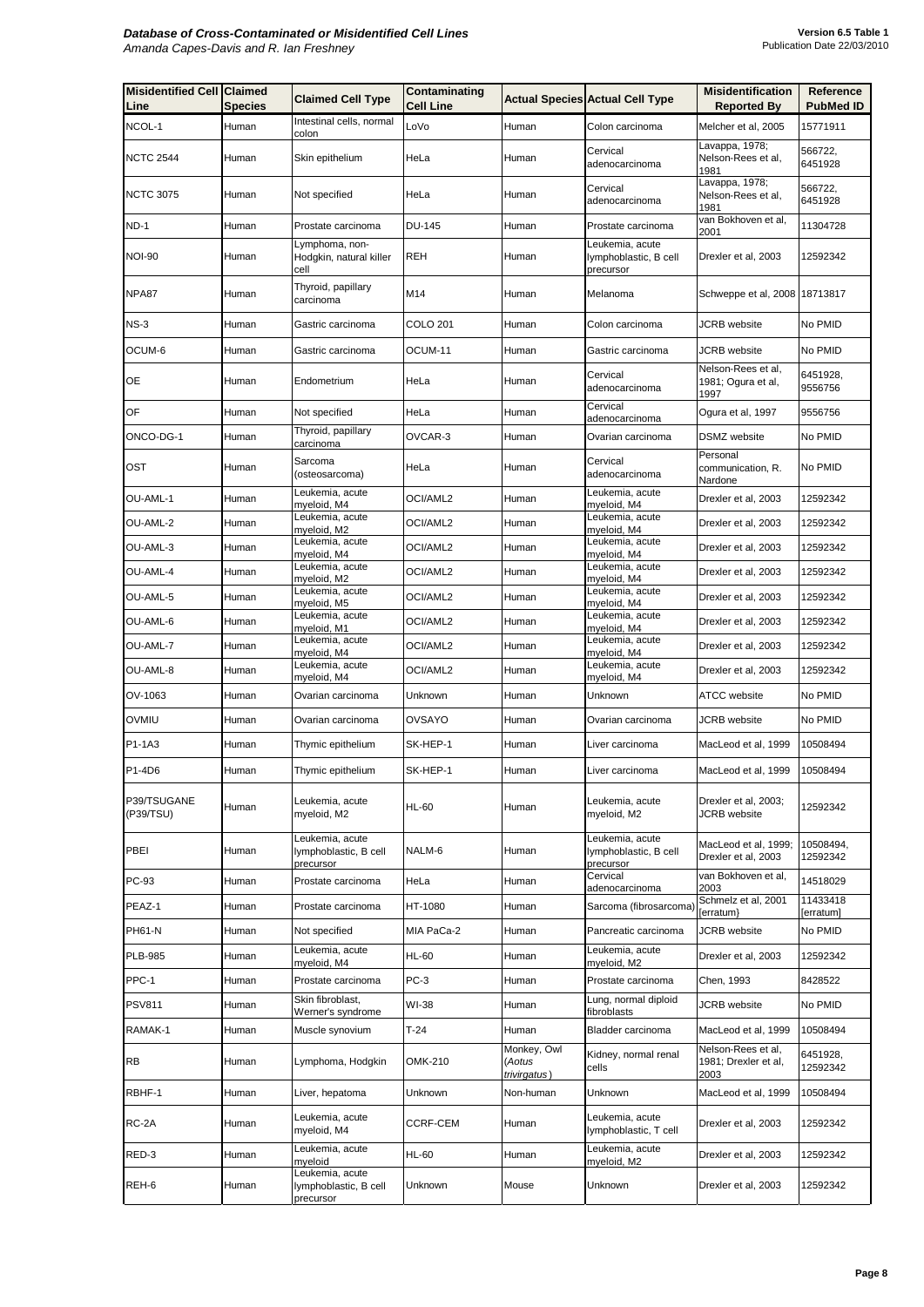| <b>Misidentified Cell Claimed</b><br>Line | <b>Species</b> | <b>Claimed Cell Type</b>                                  | Contaminating<br><b>Cell Line</b>    |                          | <b>Actual Species Actual Cell Type</b>       | <b>Misidentification</b><br><b>Reported By</b>     | <b>Reference</b><br><b>PubMed ID</b> |
|-------------------------------------------|----------------|-----------------------------------------------------------|--------------------------------------|--------------------------|----------------------------------------------|----------------------------------------------------|--------------------------------------|
| <b>RERF-LC-OK</b>                         | Human          | Lung carcinoma                                            | Marcus                               | Human                    | Astrocytoma                                  | <b>JCRB</b> website                                | No PMID                              |
| <b>RM-10</b>                              | Human          | Leukemia, chronic<br>myeloid, blast crisis                | K-562                                | Human                    | Leukemia, chronic<br>myeloid, blast crisis   | Drexler et al, 2003                                | 12592342                             |
| <b>RMG-I</b>                              | Human          | Ovarian carcinoma                                         | RMG-II                               | Human                    | Ovarian carcinoma                            | <b>JCRB</b> website                                | No PMID                              |
| <b>RPMI-6666</b>                          | Human          | Lymphoma, Hodgkin                                         | Correct name,<br>incorrect cell type | <b>I</b> Human           | EBV+ B-lymphoblastoid<br>cell line           | Drexler et al, 2003                                | 12592342                             |
| $RS-1$                                    | Human          | Leukemia, acute<br>myeloid, M7                            | K-562                                | Human                    | Leukemia, chronic<br>myeloid, blast crisis   | Drexler et al, 2003                                | 12592342                             |
| <b>R</b> Y                                | Human          | Lymphoma, Hodgkin                                         | Unknown                              | Monkey                   | Unknown                                      | Harris et al, 1981;<br>Drexler et al, 2003         | 7192801,<br>12592342                 |
| SA4                                       | Human          | Sarcoma (liposarcoma)   HeLa                              |                                      | Human                    | Cervical<br>adenocarcinoma                   | Nelson-Rees et al,<br>1981                         | 6451928                              |
| SAM-1                                     | Human          | Leukemia, chronic<br>myeloid, blast crisis                | K-562                                | Human                    | Leukemia, chronic<br>myeloid, blast crisis   | Drexler et al, 2003                                | 12592342                             |
| SBC-2                                     | Human          | Bladder carcinoma                                         | HeLa                                 | Human                    | Cervical<br>adenocarcinoma                   | MacLeod et al, 1999                                | 10508494                             |
| SBC-7                                     | Human          | Bladder carcinoma                                         | HeLa                                 | Human                    | Cervical<br>adenocarcinoma                   | MacLeod et al, 1999                                | 10508494                             |
| <b>SCCTF</b>                              | Human          | Oral carcinoma,                                           | <b>SCCKN</b>                         | Human                    | Oral carcinoma,                              | Yoshino et al, 2006                                | 16643607                             |
| SCLC-16H                                  | Human          | squamous cell<br>Lung carcinoma, small                    | <b>SCLC-21/22H</b>                   | Human                    | squamous cell<br>Lung carcinoma, small       | MacLeod et al, 1999                                | 10508494                             |
| SCLC-24H                                  | Human          | cell<br>Lung carcinoma, small                             | <b>SCLC-21/22H</b>                   | Human                    | cell<br>Lung carcinoma, small                | MacLeod et al, 1999                                | 10508494                             |
| SEG-1                                     | Human          | cell<br>Esophageal<br>adenocarcinoma                      | <b>NCI-H460</b>                      | Human                    | cell<br>Lung carcinoma, large<br>cell        | Boonstra et al, 2010                               | 20075370                             |
|                                           |                |                                                           | HeLa                                 |                          | Cervical                                     | Nelson-Rees et al,                                 |                                      |
| $SH-2$                                    | Human          | Breast carcinoma                                          |                                      | Human                    | adenocarcinoma<br>Cervical                   | 1981<br>Nelson-Rees et al,                         | 6451928                              |
| SH-3                                      | Human          | Breast carcinoma                                          | HeLa                                 | Human                    | adenocarcinoma                               | 1981                                               | 6451928                              |
| <b>SJPL</b>                               | Pig            | Lung cells,<br>immortalized epithelial                    | Unknown                              | Monkey, African<br>green | Unknown                                      | Silversides et al,<br>2010                         | 20200241                             |
| SK-GT-5                                   | Human          | Esophageal<br>adenocarcinoma                              | SK-GT-2                              | Human                    | Gastric carcinoma<br>(gastric fundus)        | Boonstra et al, 2010                               | 20075370                             |
| SK-MG-1                                   | Human          | Astrocytoma                                               | <b>Marcus</b>                        | Human                    | Astrocytoma                                  | <b>JCRB</b> website                                | No PMID                              |
| <b>SK-N-MC</b>                            | Human          | Neuroblastoma                                             | Unknown                              | Human                    | Sarcoma (Ewing's)                            | Staege et al, 2004                                 | 15548687                             |
| SKW-3                                     | Human          | Leukemia, chronic<br>lymphocytic, T cell                  | <b>KE-37</b>                         | Human                    | Leukemia, acute<br>lymphoblastic             | <b>DSMZ</b> website                                | No PMID                              |
| <b>SNB-19</b>                             | Human          | Glioblastoma                                              | $U-251$                              | Human                    | Glioblastoma                                 | Azari et al, 2007;<br><b>ATCC</b> website          | 17254797                             |
| <b>SPI-801</b>                            | Human          | Leukemia, acute<br>lymphoblastic, T cell                  | K-562                                | Human                    | Leukemia, chronic<br>myeloid, blast crisis   | Gignac et al, 1993;<br>Drexler et al, 2003         | 8220135,<br>12592342                 |
| <b>SPI-802</b>                            | Human          | Leukemia, acute<br>lymphoblastic, T cell                  | K-562                                | Human                    | Leukemia, chronic<br>myeloid, blast crisis   | Gignac et al, 1993;<br>Drexler et al, 2003         | 8220135,<br>12592342                 |
| <b>SpR</b>                                | Human          | Lymphoma, Hodgkin                                         | <b>OMK-210</b>                       | Monkey, Owl<br>(Aotus    | Kidney, normal renal<br>cells                | Nelson-Rees et al,<br>1981; Drexler et al,         | 6451928,<br>12592342                 |
| SQ-5                                      | Human          | Lung carcinoma                                            | HeLa                                 | trivirgatus)<br>Human    | Cervical                                     | 2003<br>Yoshino et al, 2006                        | 16643607                             |
| <b>SR-91</b>                              | Human          | Leukemia, acute                                           | AML-193                              | Human                    | adenocarcinoma<br>Leukemia, acute            | Drexler et al, 2003                                | 12592342                             |
| <b>SW-527</b>                             | Human          | lymphoblastic, T cell<br>Colon carcinoma                  | SW-480, SW-620                       | Human                    | myeloid, M5<br>Colon carcinoma               | Nelson-Rees et al,                                 | 6451928                              |
| <b>SW-598</b>                             | Human          | Colon carcinoma                                           | SW-480, SW-620                       | Human                    | Colon carcinoma                              | 1981<br>Nelson-Rees et al,                         | 6451928                              |
| <b>SW-608</b>                             | Human          | Colon carcinoma                                           | SW-480, SW-620                       | Human                    | Colon carcinoma                              | 1981<br>Nelson-Rees et al,                         | 6451928                              |
| SW-613                                    | Human          | Colon carcinoma                                           | SW-480, SW-620                       | Human                    | Colon carcinoma                              | 1981<br>Nelson-Rees et al,                         | 6451928                              |
| SW-732                                    | Human          | Colon carcinoma                                           | SW-480, SW-620                       | <b>Human</b>             | Colon carcinoma                              | 1981<br>Nelson-Rees et al,                         | 6451928                              |
| <b>SW-733</b>                             | Human          | Colon carcinoma                                           | SW-480, SW-620                       | Human                    | Colon carcinoma                              | 1981<br>Nelson-Rees et al,                         | 6451928                              |
| $T-1$                                     | Human          | Kidney, normal renal                                      | HeLa                                 | Human                    | Cervical                                     | 1981<br>Nelson-Rees et al,<br>1980; Nelson-Rees et | 7394535,<br>6451928                  |
| $T-9$<br>(WI-38 derivative)               | Human          | cells<br>Lung cells, transformed<br>normal diploid        | HeLa                                 | Human                    | adenocarcinoma<br>Cervical<br>adenocarcinoma | al, 1981<br>Nelson-Rees et al,<br>1981             | 6451928                              |
| T-33                                      | Human          | fibroblasts<br>Leukemia, chronic<br>myeloid, blast crisis | K-562                                | Human                    | Leukemia, chronic<br>myeloid, blast crisis   | Drexler et al, 2003                                | 12592342                             |
| T3M-12                                    | Human          | Lung carcinoma                                            | T3M-1                                | Human                    | Oral carcinoma                               | <b>RIKEN</b> website                               | No PMID                              |
| TCO-1                                     | Human          | Cervical carcinoma                                        | <b>TCS</b>                           | Human                    | Cervical carcinoma                           | Yoshino et al, 2006                                | 16643607                             |
| TDL-1                                     | Human          | Tonsillar lymphoid cells,<br>non-neoplastic               | P3JHR-1                              | Human                    | Lymphoma, Burkitt                            | Nelson-Rees et al,<br>1981                         | 6451928                              |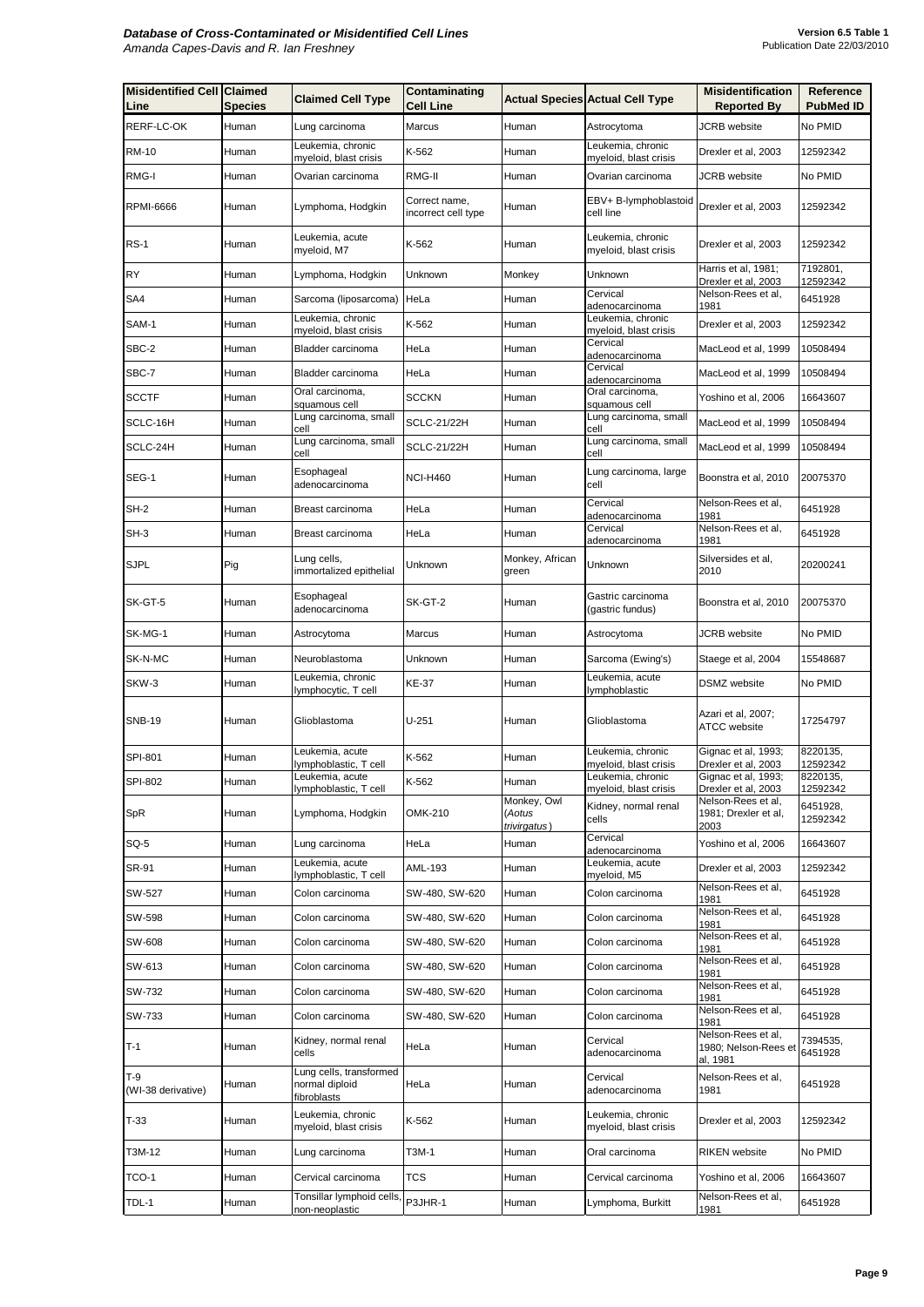| <b>Misidentified Cell Claimed</b><br>Line | <b>Species</b> | <b>Claimed Cell Type</b>                                | <b>Contaminating</b><br><b>Cell Line</b>                  |                | <b>Actual Species Actual Cell Type</b>                | <b>Misidentification</b><br><b>Reported By</b> | <b>Reference</b><br><b>PubMed ID</b> |
|-------------------------------------------|----------------|---------------------------------------------------------|-----------------------------------------------------------|----------------|-------------------------------------------------------|------------------------------------------------|--------------------------------------|
| TDL-2                                     | Human          | Tonsillar lymphoid cells,<br>non-neoplastic             | P3JHR-1                                                   | Human          | Lymphoma, Burkitt                                     | Nelson-Rees et al,<br>1981                     | 6451928                              |
| TDL-3                                     | Human          | Tonsillar lymphoid cells, RPMI 1788<br>non-neoplastic   |                                                           | Human          | Lymphoblastoid cell<br>line, normal donor             | Nelson-Rees et al,<br>1981                     | 6451928                              |
| TDL-4                                     | Human          | Tonsillar lymphoid cells, Raji                          |                                                           | Human          | Lymphoma, Burkitt                                     | Nelson-Rees et al,<br>1981                     | 6451928                              |
| <b>TE-12</b>                              | Human          | non-neoplastic<br>Esophageal squamous<br>cell carcinoma | TE-2, TE-3, TE-12 or<br>TE-13 (genetically<br>identical)  | Human          | Esophageal squamous<br>cell carcinoma                 | Boonstra et al, 2007                           | 17804709                             |
| <b>TE-13</b>                              | Human          | Esophageal squamous<br>cell carcinoma                   | TE-2, TE-3, TE-12 or <br>TE-13 (genetically<br>identical) | Human          | Esophageal squamous<br>cell carcinoma                 | Boonstra et al, 2007                           | 17804709                             |
| <b>TE-2</b>                               | Human          | Esophageal squamous<br>cell carcinoma                   | TE-2, TE-3, TE-12 or <br>TE-13 (genetically<br>identical) | Human          | Esophageal squamous<br>cell carcinoma                 | Boonstra et al, 2007                           | 17804709                             |
| <b>TE-3</b>                               | Human          | Esophageal squamous<br>cell carcinoma                   | TE-2, TE-3, TE-12 or<br>TE-13 (genetically<br>identical)  | Human          | Esophageal squamous<br>cell carcinoma                 | Boonstra et al, 2007                           | 17804709                             |
| <b>TE671</b>                              | Human          | Medulloblastoma                                         | <b>RD</b>                                                 | Human          | Sarcoma<br>(rhabdomyosarcoma)                         | Stratton et al, 1989;<br>Chen et al, 1989      | 2650908,<br>2739733                  |
| TE671 Subline No.2                        | Human          | Medulloblastoma                                         | <b>RD</b>                                                 | Human          | Sarcoma<br>(rhabdomyosarcoma)                         | <b>ECACC</b> website                           | No PMID                              |
| <b>TE-7</b>                               | Human          | Esophageal<br>adenocarcinoma                            | TE-2, TE-3, TE-12 or<br>TE-13 (genetically<br>identical)  | Human          | Esophageal squamous<br>cell carcinoma                 | Boonstra et al, 2007                           | 17804709                             |
| TEC61                                     | Human          | Thyroid, endothelium                                    | JEG3                                                      | Human          | Choriocarcinoma                                       | Patel et al, 2003<br>[retraction]              | 12388152<br>[retraction]             |
| <b>TK-1</b>                               | Human          | Glioblastoma                                            | U-251, U-251 MG                                           | Human          | Glioblastoma                                          | JCRB website                                   | No PMID                              |
| $TI-1$                                    | Human          | Leukemia, acute<br>myeloid, M2                          | K-562                                                     | Human          | Leukemia, chronic<br>myeloid, blast crisis            | Rush et al, 2002;<br>Drexler et al, 2003       | 11871388,<br>12592342                |
| TMH-1                                     | Human          | Thyroid, benign goitre                                  | IHH-4                                                     | Human          | Thyroid, papillary<br>thyroid carcinoma               | JCRB website                                   | No PMID                              |
| <b>TMM</b>                                | Human          | Leukemia, chronic<br>myeloid, blast crisis              | Correct name,<br>incorrect cell type                      | Human          | EBV+ B-lymphoblastoid<br>cell line                    | Drexler et al, 2003                            | 12592342                             |
| TSU-Pr1                                   | Human          | Prostate carcinoma                                      | $T-24$                                                    | Human          | Bladder carcinoma                                     | van Bokhoven et al,<br>2001                    | 11522622                             |
| TuWi                                      | Human          | Kidney, Wilms' tumor                                    | HeLa                                                      | Human          | Cervical<br>adenocarcinoma                            | Lavappa, 1978;<br>Nelson-Rees et al,<br>1981   | 6451928                              |
| $U-118MG$                                 | Human          | Glioblastoma                                            | U-138 MG                                                  | Human          | Glioblastoma                                          | <b>ATCC</b> website                            | No PMID                              |
| U-373 MG                                  | Human          | Glioblastoma                                            | $U-251$                                                   | Human          | Glioblastoma                                          | Azari et al, 2007;<br><b>ATCC</b> website      | 17254797                             |
| UM-UC-2                                   | Human          | Bladder carcinoma                                       | $T-24$                                                    | Human          | Bladder carcinoma                                     | Chiong et al, 2009                             | 19375735                             |
| UM-UC-3-GFP<br>$(UM-UC-3)$<br>derivative) | Human          | Bladder carcinoma,<br>GFP-transfected                   | Unknown, NOT UM-<br>$UC-3$                                | Human          | Unknown                                               | Chiong et al, 2009                             | 19375735                             |
| UTMB-460                                  | Human          | <b>B-cells</b>                                          | <b>CCRF-CEM</b>                                           | Human          | Leukemia, acute<br>lymphoblastic, T cell              | Drexler et al, 2003                            | 12592342                             |
| <b>VM-CUB-III</b>                         | Human          | Bladder carcinoma                                       | <b>VM-CUB-I</b>                                           | Human          | Bladder carcinoma                                     | Masters et al, 1986                            | 3708594                              |
| WiDr                                      | Human          | Colon carcinoma                                         | <b>HT-29</b>                                              | Human          | Colon carcinoma                                       | Chen et al, 1987                               | 3472642                              |
| <b>WISH</b>                               | Human          | Amnion, normal cells                                    | HeLa                                                      | <b>I</b> Human | Cervical<br>adenocarcinoma                            | Lavappa, 1978;<br>Nelson-Rees et al,<br>1981   | 566722,<br>6451928                   |
| <b>WKD</b>                                | Human          | Conjunctiva                                             | HeLa                                                      | Human          | Cervical<br>adenocarcinoma                            | <b>ECACC</b> website                           | No PMID                              |
| Wong-Kilbourne                            | Human          | Conjunctiva                                             | HeLa                                                      | Human          | Cervical<br>adenocarcinoma                            | Lavappa, 1978;<br>Nelson-Rees et al,<br>1981   | 566722,<br>6451928                   |
| <b>WRL 68</b>                             | Human          | Liver, embryonic cells                                  | HeLa                                                      | Human          | Cervical<br>adenocarcinoma                            | <b>ECACC</b> website                           | No PMID                              |
| <b>WSU-ALCL</b>                           | Human          | Lymphoma, anaplastic<br>large cell                      | <b>CCRF-CEM</b>                                           | Human          | Leukemia, acute<br>lymphoblastic, T cell              | Drexler et al, 2003                            | 12592342                             |
| <b>WSU-CLL</b>                            | Human          | Leukemia, chronic<br>lymphocytic                        | <b>REH</b>                                                | Human          | Leukemia, acute<br>lymphoblastic, B cell<br>precursor | Drexler et al, 2002;<br>Drexler et al, 2003    | 12200708,<br>12592342                |
| YAA                                       | Human          | Monocytes                                               | U-937                                                     | Human          | Lymphoma, histiocytic                                 | Drexler et al, 2003                            | 12592342                             |
| <b>YAP</b>                                | Human          | Monocytes                                               | U-937                                                     | Human          | Lymphoma, histiocytic                                 | Drexler et al, 2003                            | 12592342                             |
| YJ                                        | Human          | Leukemia, chronic<br>myelomonocytic                     | <b>HL-60</b>                                              | Human          | Leukemia, acute<br>myeloid, M2                        | Drexler et al, 2003                            | 12592342                             |
|                                           |                |                                                         |                                                           |                |                                                       |                                                |                                      |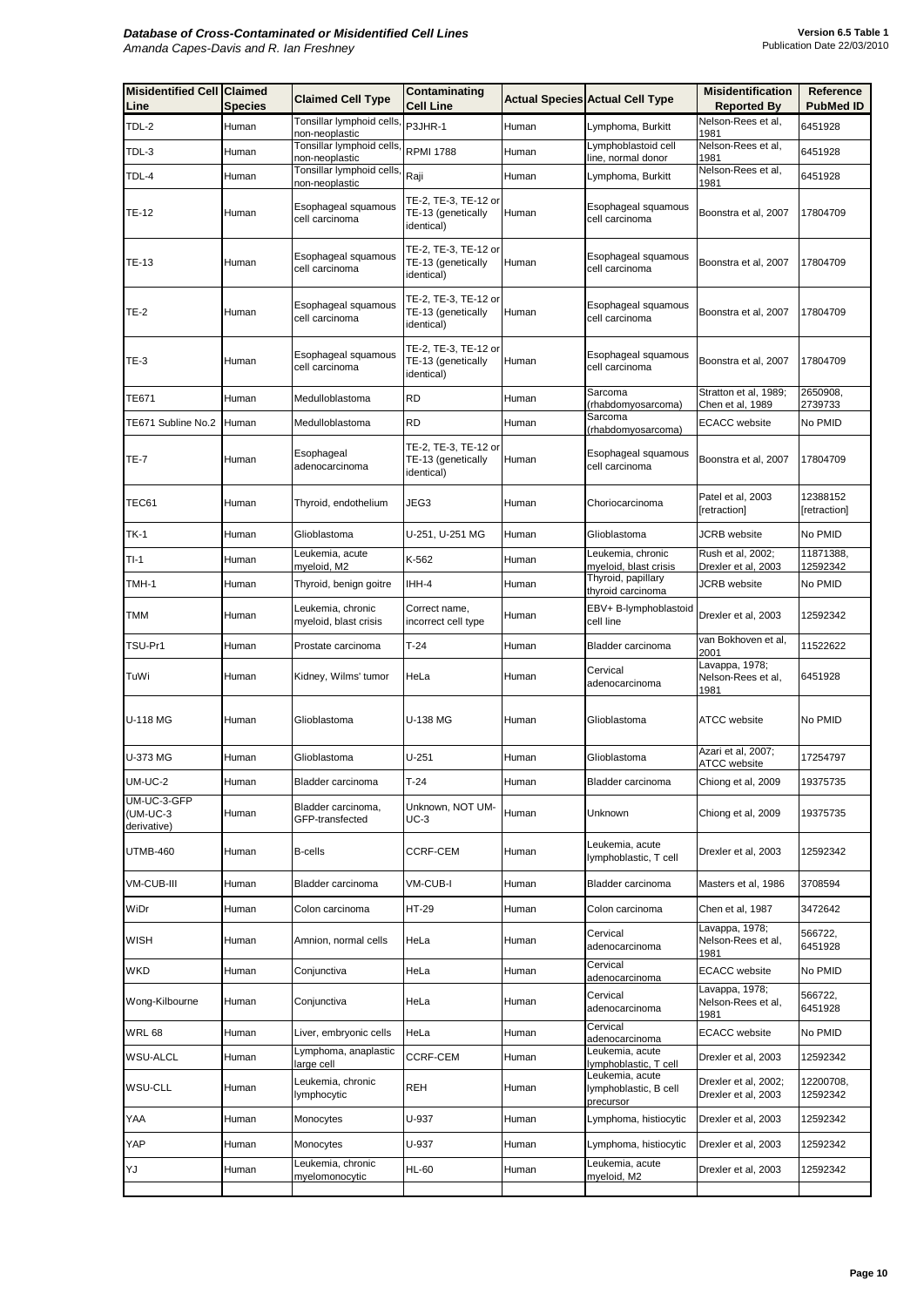Cross-contamination has been reported in the following cell lines but authentic stocks apparently do exist. As with any imported cell line check identity on receipt or obtain from authenticated stock, e.g. from a reputable cell bank.

|  | Table 2. Cross-contaminated or Misidentified Cell Lines where Authentic Stock May Exist |  |  |  |  |
|--|-----------------------------------------------------------------------------------------|--|--|--|--|
|--|-----------------------------------------------------------------------------------------|--|--|--|--|

| <b>Misidentified Cell</b><br><b>Claimed</b><br><b>Species</b> | <b>Claimed Cell</b><br><b>Type</b>                    | <b>Contaminating</b><br><b>Cell Line</b> |       |                                                       | <b>Misidentification</b><br><b>Reported By</b> | <b>Reference</b><br><b>PubMed ID</b> |
|---------------------------------------------------------------|-------------------------------------------------------|------------------------------------------|-------|-------------------------------------------------------|------------------------------------------------|--------------------------------------|
| Human                                                         | Leukemia, acute<br>lymphoblastic, B cell<br>precursor | REH and SUP-B2                           | Human | Leukemia, acute<br>lymphoblastic, B cell<br>precursor | MacLeod et al, 1999;<br>Drexler et al, 2003    | 10508494,<br>12592342                |
| Human                                                         | Bladder carcinoma                                     | HeLa                                     | Human | Cervical<br>adenocarcinoma                            | Nelson-Rees &<br>Flandermeyer, 1976            | 1246601                              |
| Human                                                         | Breast carcinoma                                      | HeLa                                     | Human | Cervical<br>adenocarcinoma                            | Nelson-Rees et al,<br>1981                     | 6451928                              |
| Human                                                         | Leukemia, acute<br>lymphoblastic, T cell              | <b>JURKAT</b>                            | Human | Leukemia, acute<br>lymphoblastic, T cell              | Drexler et al, 2003                            | 12592342                             |
| Human                                                         | Bladder carcinoma                                     | $T-24$                                   | Human | Bladder carcinoma                                     | Masters et al, 1986                            | 3708594                              |
| Human                                                         | Leukemia, acute<br>lymphoblastic, T cell              | Unknown                                  | Human | Unknown                                               | Drexler et al, 1999                            | 10516762                             |
| Human                                                         | Leukemia, acute<br>myeloid, M4                        | <b>HL-60</b>                             | Human | Leukemia, acute<br>myeloid, M2                        | Drexler et al, 2003                            | 12592342                             |
| Human                                                         | Leukemia, acute<br>lymphoblastic, T cell              | <b>CCRF-CEM</b>                          | Human | Leukemia, acute<br>lymphoblastic, T cell              | Drexler et al, 1999                            | 10516762                             |
| <b>Human</b>                                                  | Lymphoma, Hodgkin                                     | <b>ICCRF-CEM</b>                         | Human | Leukemia, acute<br>lymphoblastic, T cell              | Drexler et al, 2003                            | 12592342                             |
| Human                                                         | Leukemia, acute<br>myeloid, M7                        | HU-3                                     | Human | Leukemia, acute<br>myeloid, M7                        | Drexler et al, 1999                            | 10516762                             |
| Human                                                         | Leukemia, acute<br>lymphoblastic, T cell              | <b>Unknown</b>                           | Human | Unknown                                               | Drexler et al, 1999                            | 10516762                             |
| Human                                                         | Bladder carcinoma                                     | HeLa                                     | Human | Cervical<br>adenocarcinoma                            | Nelson-Rees et al,<br>1981                     | 6451928                              |
| Human                                                         | Lymphoma,<br>histiocytic                              | Unknown                                  | Human | Unknown                                               | Drexler et al, 1999                            | 10516762                             |
| Human                                                         | Leukemia, acute<br>myeloid, M7                        | U-937                                    | Human | Lymphoma,<br>histiocytic                              | Drexler et al, 2003                            | 12592342                             |
|                                                               |                                                       |                                          |       |                                                       | <b>Actual Species Actual Cell Type</b>         |                                      |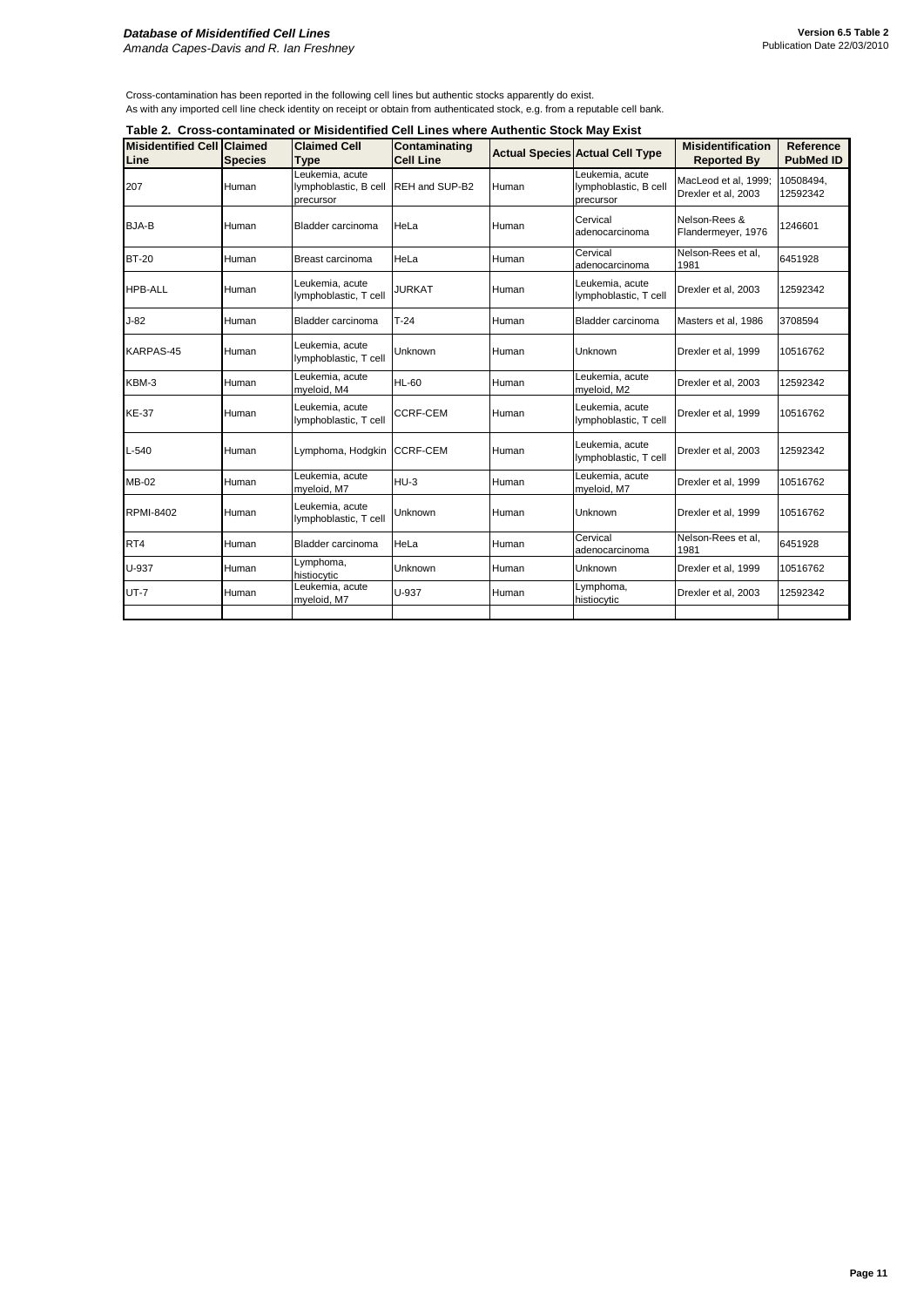## **Cell Banks Cited**

| <b>Name</b>                                                                                       | <b>Website</b>                                                            |
|---------------------------------------------------------------------------------------------------|---------------------------------------------------------------------------|
| ATCC:<br>American Type<br><b>Culture Collection</b>                                               | http://www.atcc.org/                                                      |
| DSMZ:<br>Deutsche Sammlung<br>von Mikroorganismen http://www.dsmz.de/<br>und Zellkulturen<br>GmbH |                                                                           |
| ECACC:<br>of Cell Cultures                                                                        | European Collection   http://www.hpacultures.org.uk/collections/ecacc.jsp |
| JCRB:<br>Japanese Collection<br>of Research<br><b>Bioresources</b>                                | http://cellbank.nibio.go.jp/                                              |
| <b>RIKEN Bioresource</b><br><b>Center Cell Bank</b>                                               | http://www.brc.riken.go.jp/lab/cell/english/guide.shtml                   |
|                                                                                                   |                                                                           |

## **References**

| <b>PubMed ID</b> | Reference                                                                                                                                                                                                                                                                                                                                                |
|------------------|----------------------------------------------------------------------------------------------------------------------------------------------------------------------------------------------------------------------------------------------------------------------------------------------------------------------------------------------------------|
| 17254797         | Azari S, Ahmadi N, Tehrani MJ, Shokri F. Profiling and authentication of human cell lines using short tandem repeat (STR) loci: Report from the<br>National Cell Bank of Iran. Biologicals 2007; 35: 195-202.                                                                                                                                            |
| 17804709         | Boonstra JJ, van der Velden AW, Beerens EC, van Marion R, Morita-Fujimura Y, Matsui Y, Nishihira T, Tselepis C, Hainaut P, Lowe AW,<br>Beverloo BH, van Dekken H, Tilanus HW, Dinjens WN. Mistaken identity of widely used esophageal adenocarcinoma cell line TE-7. Cancer Res<br>2007; 67: 7996-8001.                                                  |
| 20075370         | Boonstra JJ, van Marion R, Beer DG, Lin L, Chaves P, Ribeiro C, Pereira AD, Roque L, Darnton SJ, Altorki NK, Schrump DS, Klimstra DS, Tang<br>LH, Eshleman JR, Alvarez H, Shimada Y, van Dekken H, Tilanus HW, Dinjens WN. Verification and unmasking of widely used human<br>esophageal adenocarcinoma cell lines. J Natl Cancer Inst 2010; 102: 271-4. |
| 8428522          | Chen TR. Chromosome identity of human prostate cancer cell lines, PC-3 and PPC-1. Cytogenet Cell Genet 1993; 62: 183-4.                                                                                                                                                                                                                                  |
| 2739733          | Chen TR, Dorotinsky C, Macy M, Hay R. Cell identity resolved. Nature 1989; 340: 106.                                                                                                                                                                                                                                                                     |
| 3472642          | Chen TR, Drabkowski D, Hay RJ, Macy M, Peterson W Jr. WiDr is a derivative of another colon adenocarcinoma cell line, HT-29. Cancer<br>Genet Cytogenet 1987; 27: 125-34.                                                                                                                                                                                 |
| 19375735         | Chiong E, Dadbin A, Harris LD, Sabichi AL, Grossman HB. The Use of Short Tandem Repeat Profiling to Characterize Human Bladder Cancer<br>Cell Lines. J Urol 2009; 181: 2737-48.                                                                                                                                                                          |
| 8105864          | Christensen B, Hansen C, Debiec-Rychter M, Kieler J, Ottensen S, Schmidt J. Identity of tumorigenic human urothelial cell lines and<br>'spontaneously' transformed sublines. Br J Cancer 1993; 68: 879-84.                                                                                                                                               |
| 7905254          | Christensen B, Hansen C, Kieler J, Schmidt J. Identity of non-malignant human urothelial cell lines classified as transformation grade I (TGrI)<br>and II (TGrII). Anticancer Res 1993; 13: 2187-91.                                                                                                                                                     |
| 17786032         | Christgen M, Lehmann U. MDA-MB-435: the questionable use of a melanoma cell line as a model for human breast cancer is ongoing. Cancer<br>Biol Ther 2007; 6: 1355-7.                                                                                                                                                                                     |
| 10614862         | Dirks WG, MacLeod RA, Drexler HG. ECV304 (endothelial) is really T24 (bladder carcinoma): cell line cross-contamination at source. In Vitro<br>Cell Dev Biol Anim 1999; 35: 558-9.                                                                                                                                                                       |
| 7682880          | Drexler HG. Recent results on the biology of Hodgkin and Reed-Sternberg cells. II. Continuous cell lines. Leuk Lymphoma 1993; 9: 1-25.                                                                                                                                                                                                                   |
| 10516762         | Drexler HG, Dirks WG, MacLeod RA. False human hematopoietic cell lines: cross-contaminations and misinterpretations. Leukemia 1999; 13:<br>1601-7.                                                                                                                                                                                                       |
| 12592342         | Drexler HG, Dirks WG, Matsuo Y, MacLeod RA. False leukemia-lymphoma cell lines: an update on over 500 cell lines. Leukemia 2003; 17:<br>416-26.                                                                                                                                                                                                          |
| 11732505         | Drexler HG, MacLeod RA, Dirks WG. Cross-contamination: HS-Sultan is not a myeloma but a Burkitt lymphoma cell line. Blood 2001; 98: 3495-<br>ხ.                                                                                                                                                                                                          |
| 12200708         | Drexler HG, Quentmeier H, Dirks WG, Uphoff CC, MacLeod RA. DNA profiling and cytogenetic analysis of cell line WSU-CLL reveal cross-<br>contamination with cell line REH (pre B-ALL). Leukemia 2002; 16: 1868-70.                                                                                                                                        |
| 10949990         | Durkin AS, Cedrone E, Sykes G, Boles D, Reid YA. Utility of gender determination in cell line identity. In Vitro Cell Dev Biol Anim 2000; 36: 344-                                                                                                                                                                                                       |
| 12354931         | Ellison G, Klinowska T, Westwood RF, Docter E, French T, Fox JC. Further evidence to support the melanocytic origin of MDA-MB-435. Mol<br>Pathol 2002; 55: 294-9.                                                                                                                                                                                        |
| 4864103          | Gartler, SM. Genetic markers as tracers in cell culture. Natl Cancer Inst Monogr 1967; 26: 167-95.                                                                                                                                                                                                                                                       |
| 8220135          | Gignac SM, Steube K, Schleithoff L, Janssen JW, MacLeod RA, Quentmeier H, Drexler HG. Multiparameter approach in the identification of<br>cross-contaminated leukemia cell lines. Leuk Lymphoma 1993; 10: 359-68.                                                                                                                                        |
| 4402510          | Greene AE, Charney J, Nichols WW, Coriell LL. Species identity of insect cell lines. In Vitro 1972; 7: 313-22.                                                                                                                                                                                                                                           |
| 7192801          | Harris NL, Gang DL, Quay SC, Poppema S, Zamecnik PC, Nelson-Rees WA, O'Brien SJ. Contamination of Hodgkin's disease cell cultures.<br>Nature 1981; 289: 228-30.                                                                                                                                                                                          |
| 1730567          | Honma M, Kataoka E, Ohnishi K, Ohno T, Takeuchi M, Nomura N, Mizusawa H. A new DNA profiling system for cell line identification for use in<br>cell banks in Japan. In Vitro Cell Dev Biol 1992; 28A: 24-8.                                                                                                                                              |
| 11869090         | Kniss DA, Xie Y, Li Y, Kumar S, Linton EA, Cohen P, Fan-Havard P, Redman CW, Sargent IL. ED(27) trophoblast-like cells isolated from first-<br>trimester chorionic villi are genetically identical to HeLa cells yet exhibit a distinct phenotype. Placenta 2002; 23: 32-43.                                                                             |
| 1250349          | Lavappa KS, Macy ML, Shannon JE. Examination of ATCC stocks for HeLa marker chromosomes in human cell lines. Nature 1976; 259: 211-3.                                                                                                                                                                                                                    |
| 566722           | Lavappa KS. Survey of ATCC stocks of human cell lines for HeLa contamination. In Vitro 1978; 14; 469-475.                                                                                                                                                                                                                                                |
| 4027986          | Lin CW, Lin JC, Prout GR Jr. Establishment and characterization of four human bladder tumor cell lines and sublines with different degrees of<br>malignancy. Cancer Res 1985; 45: 5070-9.                                                                                                                                                                |
| 16504380         | Liscovitch M, Ravid D. A case study in misidentification of cancer cell lines: MCF-7/AdrR cells (re-designated NCI/ADR-RES) are derived from<br>OVCAR-8 human ovarian carcinoma cells. Cancer Lett 2007; 245: 350-2.                                                                                                                                     |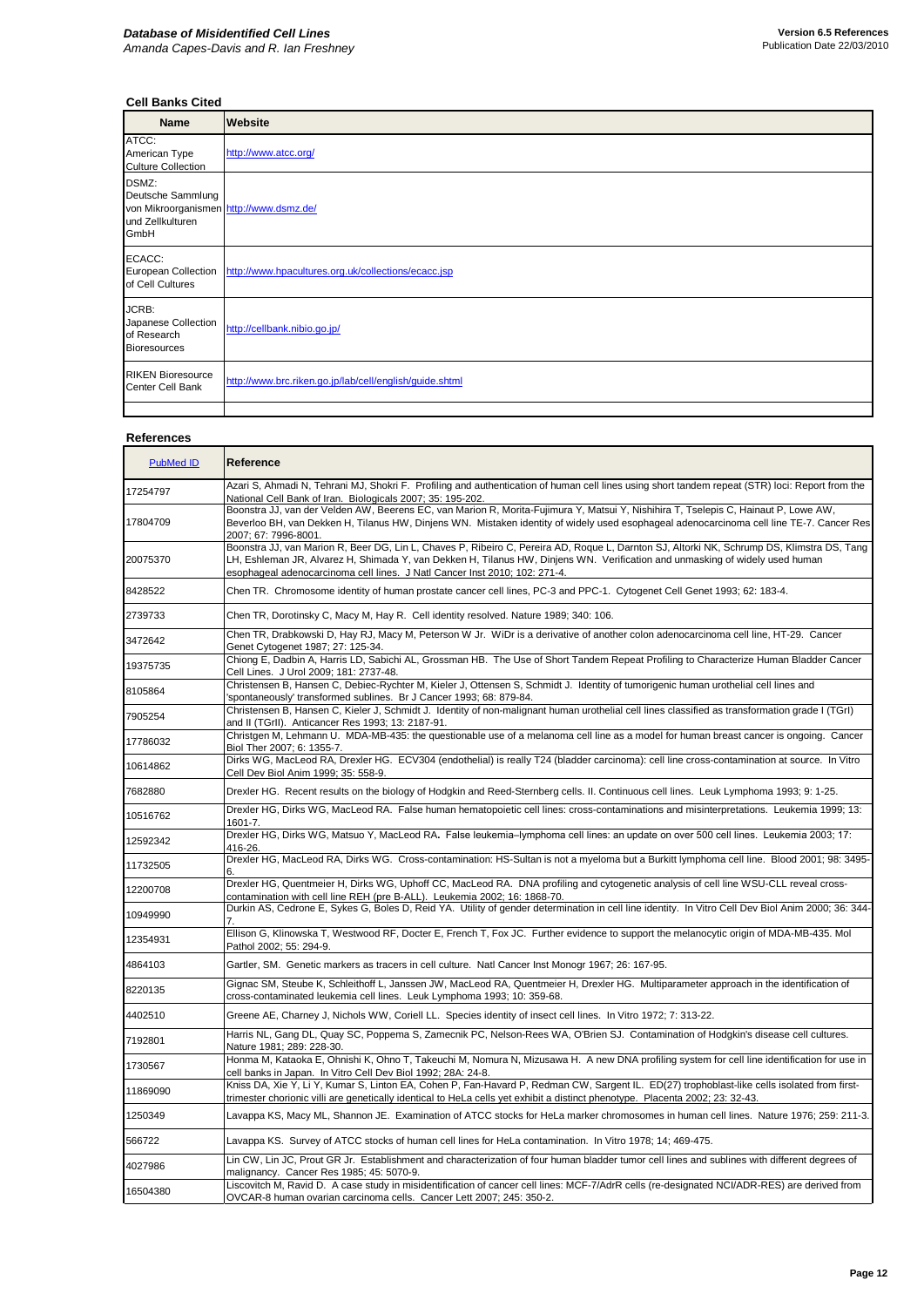# *Database of Misidentified Cell Lines*

*Amanda Capes-Davis and R. Ian Freshney*

#### **Version 6.5 References** Publication Date 22/03/2010

| <b>PubMed ID</b>   | <b>Reference</b>                                                                                                                                                                                                                                                                                                                                                                                              |
|--------------------|---------------------------------------------------------------------------------------------------------------------------------------------------------------------------------------------------------------------------------------------------------------------------------------------------------------------------------------------------------------------------------------------------------------|
| 19372543           | Lorenzi PL, Reinhold WC, Varma S, Hutchinson AA, Pommier Y, Chanock SJ, Weinstein JN. DNA fingerprinting of the NCI-60 cell line panel.<br>Mol Cancer Ther 2009; 8: 713-24.                                                                                                                                                                                                                                   |
| 10508494           | MacLeod RA, Dirks WG, Matsuo Y, Kaufmann M, Milch H, Drexler HG. Widespread intraspecies cross-contamination of human tumor cell lines<br>arising at source. Int J Cancer 1999; 83: 555-63.                                                                                                                                                                                                                   |
| 9447816            | MacLeod RA, Dirks WG, Reid YA, Hay RJ, Drexler HG. Identity of original and late passage Dami megakaryocytes with HEL erythroleukemia<br>cells shown by combined cytogenetics and DNA fingerprinting. Leukemia 1997; 11: 2032-8.                                                                                                                                                                              |
| 3708594            | Masters JR, Hepburn PJ, Walker L, Highman WJ, Trejdosiewicz LK, Povey S, Parkar M, Hill BT, Riddle PR, Franks LM. Tissue culture model of                                                                                                                                                                                                                                                                     |
| 11416159           | transitional cell carcinoma: characterization of twenty-two human urothelial cell lines. Cancer Res 1986; 46: 3630-6.<br>Masters JR, Thomson JA, Daly-Burns B, Reid YA, Dirks WG, Packer P, Toji LH, Ohno T, Tanabe H, Arlett CF, Kelland LR, Harrison M, Virmani<br>A, Ward TH, Ayres KL, Debenham PG. Short tandem repeat profiling provides an international reference standard for human cell lines. Proc |
|                    | Natl Acad Sci U S A 2001; 98: 8012-7.                                                                                                                                                                                                                                                                                                                                                                         |
| 2903855            | Matsuba I, Lernmark A, Madsen O, Michelsen B, Nielsen JH, Scholler J, Vissing H, Welinder B, Tommerup N, Mikkelsen M, et al. Gene probes<br>to detect cross-culture contamination in hormone producing cell lines. In Vitro Cell Dev Biol 1988; 24: 1071-6.                                                                                                                                                   |
| 15771911           | Melcher R, Maisch S, Koehler S, Bauer M, Steinlein C, Schmid M, Kudlich T, Schauber J, Luehrs H, Menzel T, Scheppach W. SKY and genetic<br>fingerprinting reveal a cross-contamination of the putative normal colon epithelial cell line NCOL-1. Cancer Genet Cytogenet 2005; 158: 84-7.                                                                                                                      |
| 14505435           | Milanesi E, Ajmone-Marsan P, Bignotti E, Losio MN, Bernardi J, Chegdani F, Soncini M, Ferrari M. Molecular detection of cell line cross-<br>contaminations using amplified fragment length polymorphism DNA fingerprinting technology. In Vitro Cell Dev Biol Anim 2003; 39: 124-30.                                                                                                                          |
| 12740908           | Moseley GW, Elliott J, Wright MD, Partridge LJ, Monk PN. Interspecies contamination of the KM3 cell line: implications for CD63 function in<br>melanoma metastasis. Int J Cancer 2003; 105: 613-6.                                                                                                                                                                                                            |
| 562836             | Nelson-Rees WA. MA160 and HeLa cell lines. In Vitro 1977; 13: 525.                                                                                                                                                                                                                                                                                                                                            |
| 535908             | Nelson-Rees WA. Prostatic acid phosphatase in cell lines MA 160, EB33 and HeLa cells. In Vitro 1979; 15: 935.                                                                                                                                                                                                                                                                                                 |
| 6451928            | Nelson-Rees WA, Daniels DW, Flandermeyer RR. Cross-contamination of cells in culture. Science 1981; 212: 446-52.                                                                                                                                                                                                                                                                                              |
| 1246601            | Nelson-Rees WA, Flandermeyer RR. HeLa cultures defined. Science 1976; 191: 96-8.                                                                                                                                                                                                                                                                                                                              |
| 7394535            | Nelson-Rees WA, Flandermeyer RR, Daniels DW. T-1 cells are HeLa and not of normal human kidney origin. Science 1980; 209: 719-20.                                                                                                                                                                                                                                                                             |
|                    | Ogura H, Fujii R, Hamano M, Kuzuya M, Nakajima H, Ohata R, Mori T. Detection of HeLa cell contamination--presence of human papillomavirus                                                                                                                                                                                                                                                                     |
| 9556756<br>8397027 | 18 DNA as HeLa marker in JTC-3, OG and OE cell lines. Jpn J Med Sci Biol 1997; 50: 161-7.<br>Ogura H, Yoshinouchi M, Kudo T, Imura M, Fujiwara T, Yabe Y. Human papillomavirus type-18 DNA in so-called HEP-2-cells. KB-cells and F1-                                                                                                                                                                         |
| 6823318            | cells - further evidence that these cells are. HeLa-cell derivatives. Cell Mol Biol (Noisy-le-grand) 1993; 39: 463-7.<br>O'Toole CM, Povey S, Hepburn P, Franks LM. Identity of some human bladder cancer cell lines. Nature 1983; 301: 429-30.                                                                                                                                                               |
| 11135436           | Pan Y, Lui WO, Nupponen N, Larsson C, Isola J, Visakorpi T, Bergerheim US, Kytölä S. 5q11, 8p11, and 10q22 are recurrent chromosomal                                                                                                                                                                                                                                                                          |
| 12388152           | breakpoints in prostate cancer cell lines. Genes Chromosomes Cancer 2001; 30: 187-95.<br>Patel VA, Logan A, Watkinson JC, Uz-Zaman S, Sheppard MC, Ramsden JD, Eggo MC. Isolation and characterization of human thyroid                                                                                                                                                                                       |
| 7579375            | endothelial cells [retraction]. Am J Physiol Endocrinol Metab 2009; 297: E562.<br>Pellat-Deceunynk C, Amiot M, Bataille R, Van Riet I, Van Camp B, Omede P, Boccadoro M. Human myeloma cell lines as a tool for studying the                                                                                                                                                                                  |
| 19557180           | biology of multiple myeloma: a reappraisal 18 years after. Blood 1995; 86: 4001-2.<br>Phuchareon J, Ohta Y, Woo JM, Eisele DW, Tetsu O. Genetic profiling reveals cross-contamination and misidentification of 6 adenoid cystic                                                                                                                                                                               |
| 17004106           | carcinoma cell lines: ACC2, ACC3, ACCM, ACCNS, ACCS and CAC2. PLoS One 2009; 4: e6040.<br>Rae JM, Creighton CJ, Meck JM, Haddad BR, Johnson MD. MDA-MB-435 cells are derived from M14 melanoma cells--a loss for breast cancer,                                                                                                                                                                               |
|                    | but a boon for melanoma research. Breast Cancer Res Treat 2007; 104: 13-9.<br>Ribeiro FR, Meireles AM, Rocha AS, Teixeira MR. Conventional and molecular cytogenetics of human non-medullary thyroid carcinoma:                                                                                                                                                                                               |
| 19087340           | characterization of eight cell line models and review of the literature on clinical samples. BMC Cancer 2008; 8: 371.<br>Rush LJ, Heinonen K, Mrózek K, Wolf BJ, Abdel-Rahman M, Szymanska J, Peltomäki P, Kapadia F, Bloomfield CD, Caligiuri MA, Plass C.                                                                                                                                                   |
| 11871388           | Comprehensive cytogenetic and molecular genetic characterization of the TI-1 acute myeloid leukemia cell line reveals cross-contamination with<br>K-562 cell line. Blood 2002; 99: 1874-6.                                                                                                                                                                                                                    |
| 11433418           | Schmelz M, Cress AE, Barrera J, McDaniel KM, Davis TL, Fuchs L, Dalkin BL, Nagle RB. PEAZ-1: a new human prostate neoplastic epithelial<br>cell line [erratum]. Prostate. 2004; 61: 375.                                                                                                                                                                                                                      |
| 18713817           | Schweppe RE, Klopper JP, Korch C, Pugazhenthi U, Benezra M, Knauf JA, Fagin JA, Marlow LA, Copland JA, Smallridge RC, Haugen BR.<br>Deoxyribonucleic Acid profiling analysis of 40 human thyroid cancer cell lines reveals cross-contamination resulting in cell line redundancy and<br>misidentification. J Clin Endocrinol Metab 2008; 93: 4331-41.                                                         |
| 20200241           | Silversides DW, Music N, Jacques M, Webby R, Gagnon CA. Species origin investigation of the St. Jude porcine lung epithelial cell line (SJPL)                                                                                                                                                                                                                                                                 |
| 15548687           | made available to researchers. J Virol 2010; Epub Mar 3.<br>Staege MS, Hutter C, Neumann I, Foja S, Hattenhorst UE, Hansen G, Afar D, Burdach SE. DNA microarrays reveal relationship of Ewing family<br>tumors to both endothelial and fetal neural crest-derived cells and define novel targets. Cancer Res 2004; 64: 8213-21.                                                                              |
| 2650908            | Stratton MR, Darling J, Pilkington GJ, Lantos PL, Reeves BR, Cooper CS. Characterization of the human cell line TE671. Carcinogenesis 1989;<br>10:899-905.                                                                                                                                                                                                                                                    |
| No PMID            | Suzuki, T., Sekiguchi, M. (1999). Gastric cancer. In: Human Cell Culture Vol II, Masters JRW & Palsson, B, eds., Kluwer Academic Publishers,<br>Dordrecht, pp257-291.                                                                                                                                                                                                                                         |
| 15679051           | Thompson EW, Waltham M, Ramus SJ, Hutchins AM, Armes JE, Campbell IG, Williams ED, Thompson PR, Rae JM, Johnson MD, Clarke R.<br>LCC15-MB cells are MDA-MB-435: a review of misidentified breast and prostate cell lines. Clin Exp Metastasis 2004; 21: 535-41.                                                                                                                                               |
| 12453433           | Unger RE, Krump-Konvalinkova V, Peters K, Kirkpatrick CJ. In Vitro Expression of the Endothelial Phenotype: Comparative Study of Primary<br>Isolated Cells and Cell Lines, Including the Novel Cell Line HPMEC-ST1.6R. Microvasc Res 2002; 64: 384-97.                                                                                                                                                        |
| 11522622           | van Bokhoven A, Varella-Garcia M, Korch C, Miller GJ. TSU-Pr1 and JCA-1 cells are derivatives of T24 bladder carcinoma cells and are not of<br>prostatic origin. Cancer Res 2001; 61: 6340-4.                                                                                                                                                                                                                 |
| 14518029           | van Bokhoven A, Varella-Garcia M, Korch C, Johannes WU, Smith EE, Miller HL, Nordeen SK, Miller GJ, Lucia MS. Molecular characterization<br>of human prostate carcinoma cell lines. Prostate 2003; 57: 205-25.                                                                                                                                                                                                |
| 3167823            | van Helden PD, Wiid IJ, Albrecht CF, Theron E, Thornley AL, Hoal-van Helden EG. Cross-contamination of human esophageal squamous<br>carcinoma cell lines detected by DNA fingerprint analysis. Cancer Res 1988; 48: 5660-2.                                                                                                                                                                                   |
| 12619888           | van Pelt JF, Decorte R, Yap PS, Fevery J. Identification of HepG2 variant cell lines by short tandem repeat (STR) analysis. Mol Cell Biochem<br>2003; 243: 49-54.                                                                                                                                                                                                                                             |
| 17804723           | van Staveren WC, Solís DW, Delys L, Duprez L, Andry G, Franc B, Thomas G, Libert F, Dumont JE, Detours V, Maenhaut C. Human thyroid<br>tumor cell lines derived from different tumor types present a common dedifferentiated phenotype. Cancer Res 2007; 67: 8113-20.                                                                                                                                         |
| 11433521           | Varella-Garcia M,Boomer T,Miller GJ. Karyotypic similarity identified by multiplex-FISH relates four prostate adenocarcinoma cell lines: PC-3,<br>PPC-1, ALVA-31, and ALVA-41. Genes Chromosomes Cancer 2001; 31: 303-15.                                                                                                                                                                                     |
| 6244232            | Williams RD. Human urologic cancer cell lines. Invest Urol 1980; 17: 359-63.                                                                                                                                                                                                                                                                                                                                  |
| 8795574            | Wilson AP, Dent M, Pejovic T, Hubbold L, Radford H. Characterisation of seven human ovarian tumour cell lines. Br J Cancer 1996; 74: 722-7.                                                                                                                                                                                                                                                                   |